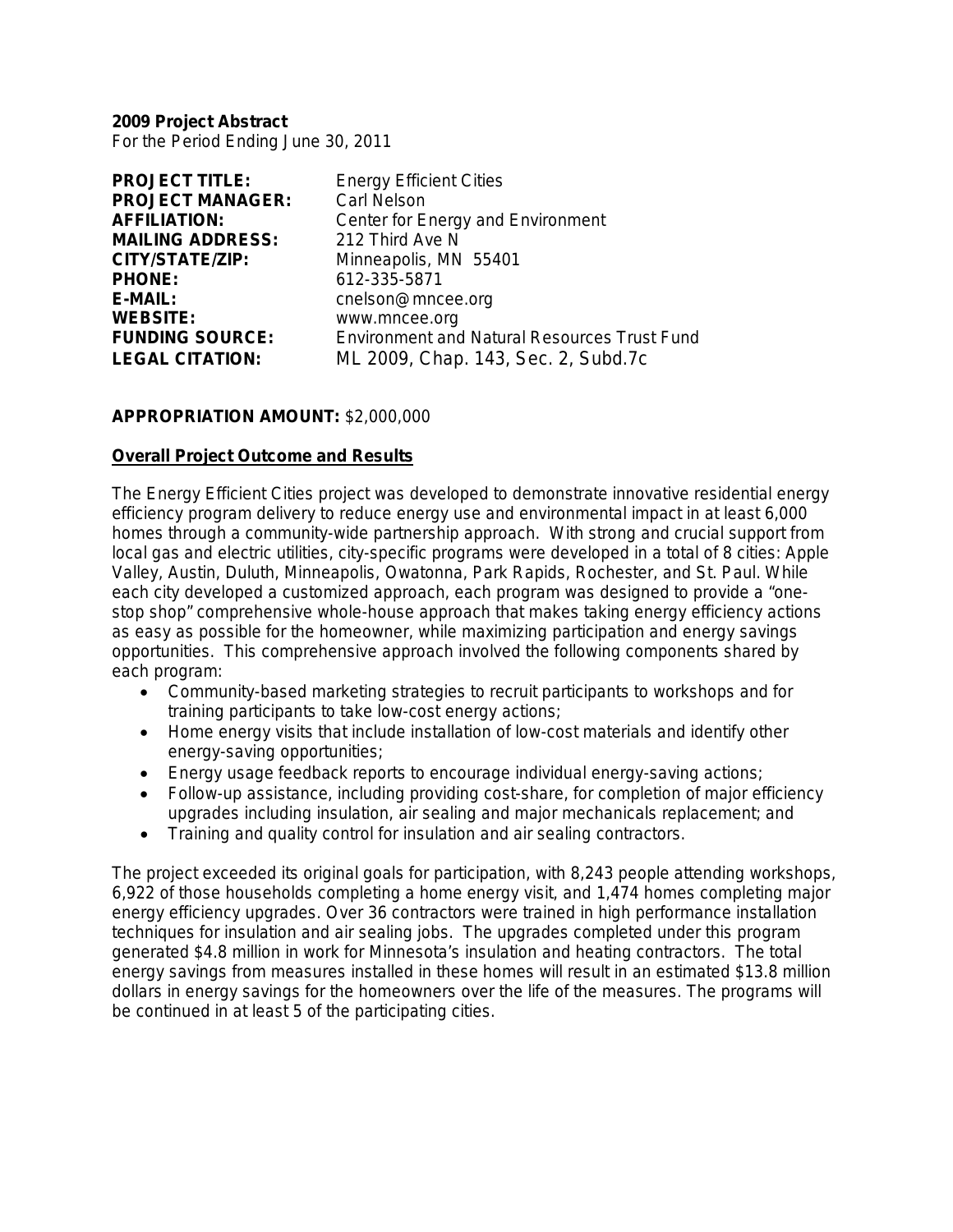#### **Project Results Use and Dissemination**

Dissemination of information to homeowners was an integral part of the program. Our outreach activities for the program reached tens of thousands of Minnesotans, resulting in over 7,500 households attending a workshop that was produced by the project. The workshops educated people on basic energy conservation concepts and strategies, such as how a home loses energy, low-cost or no-cost methods for reducing energy, and what the process is for doing major energy efficiency upgrades in your home. The "Home Energy Resource Minnesota" website was also designed for education and outreach on energy efficiency issues. In addition, each city program had an on-line presence for dissemination of information about the program.

In addition to outreach targeted to homeowners as part of program activities, efforts were made to communicate to utilities, cities and other potential program sponsors of energy efficiency programs the Energy Efficient Cities program results, and increase uptake of similar residential programs. A presentation was given in August 2010 at the American Council for an Energy-Efficient Economy's (ACEEE) Summer Study on Buildings in Pacific Grove, California. Based on interest at that conference, another webinar presentation on the program was given as part of a series sponsored by the U.S. Department of Energy and attended by over 500 participants. A second webinar presentation was conducted for a national network of local government officials organized by the Institute for Sustainable Communities. A presentation was also conducted for the Clean Energy Teams (CERTs) conference in February 2011. Both Minneapolis's and St. Paul's programs were featured in a national study of retrofit programs by Lawrence Berkeley National Lab entitled "Driving Demand for Home Energy Improvements." As a result of the initial program success, programs in Minneapolis, Duluth, Owatonna, Rochester and Austin will continue beyond the grant period, funded by utilities and other sources.

Finally, a report was completed to document the project and communicate lessons learned to utilities and other potential program sponsors. The report will be disseminated to Minnesota utilities, and presentations will be scheduled with interested parties. A presentation has been scheduled for October in Owatonna for the Midwest chapter of the Association of Energy Service Professionals.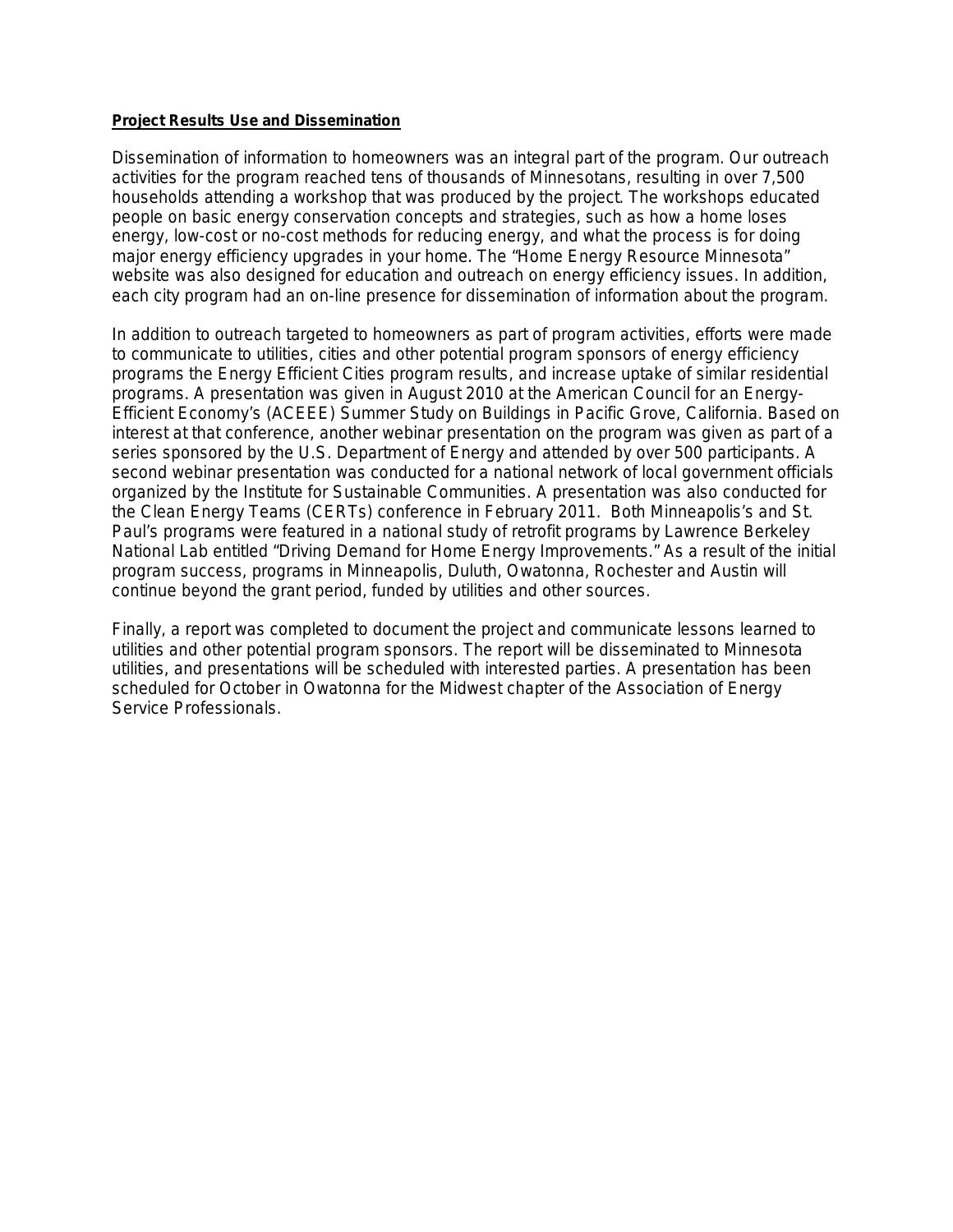# **Environment and Natural Resources Trust Fund 2009 Work Program Final Report**

**Date of Report:** August 31, 2011 **Final Report Date of Work Program Approval:** June 24, 2009 **Project Completion Date:** June 30, 2011

## **I. PROJECT TITLE: Energy Efficient Cities**

| <b>Project Manager:</b>  | <b>Carl Nelson</b>                                                                        |
|--------------------------|-------------------------------------------------------------------------------------------|
| <b>Affiliation:</b>      | Center for Energy and Environment                                                         |
| <b>Mailing Address:</b>  | 212 3 <sup>rd</sup> Avenue North, Suite 560                                               |
| City / State / Zip:      | Minneapolis, MN 55401                                                                     |
| <b>Telephone Number:</b> | 612-335-5871                                                                              |
| <b>E-mail Address:</b>   | cnelson@mncee.org                                                                         |
| <b>FAX Number:</b>       | 612-335-5888                                                                              |
| <b>Web Site Address:</b> | www.mncee.org                                                                             |
| Location:                | Minneapolis, St. Paul, Apple Valley, Owatonna, Austin,<br>Rochester, Duluth, Park Rapids. |

| <b>Total Trust Fund Project Budget: Trust Fund Appropriation</b> | <b>Minus Amount Spent:</b><br><b>Equals Balance:</b> | \$2,000,000<br>\$1,745,651<br>\$254,349 |
|------------------------------------------------------------------|------------------------------------------------------|-----------------------------------------|
|                                                                  |                                                      |                                         |

## **Legal Citation: ML 2009, Chap. 143, Sec. 2, Subd.7c**

## **Appropriation Language:**

\$2,000,000 is from the trust fund to the commissioner of commerce for an agreement with the Center for Energy and Environment for demonstration of innovative residential energy efficiency delivery and financing strategies, training, installation, evaluation, and recommendations for a utility residential energy conservation program.

## **II. and III. FINAL PROJECT SUMMARY:**

The Energy Efficient Cities project was developed to demonstrate innovative residential energy efficiency program delivery to reduce energy use and environmental impact in at least 6,000 homes through a community-wide partnership approach. With strong and crucial support from local gas and electric utilities, cityspecific programs were developed in a total of 8 cities: Apple Valley, Austin, Duluth, Minneapolis, Owatonna, Park Rapids, Rochester, and St. Paul. While each city developed a customized approach, each program was designed to provide a "one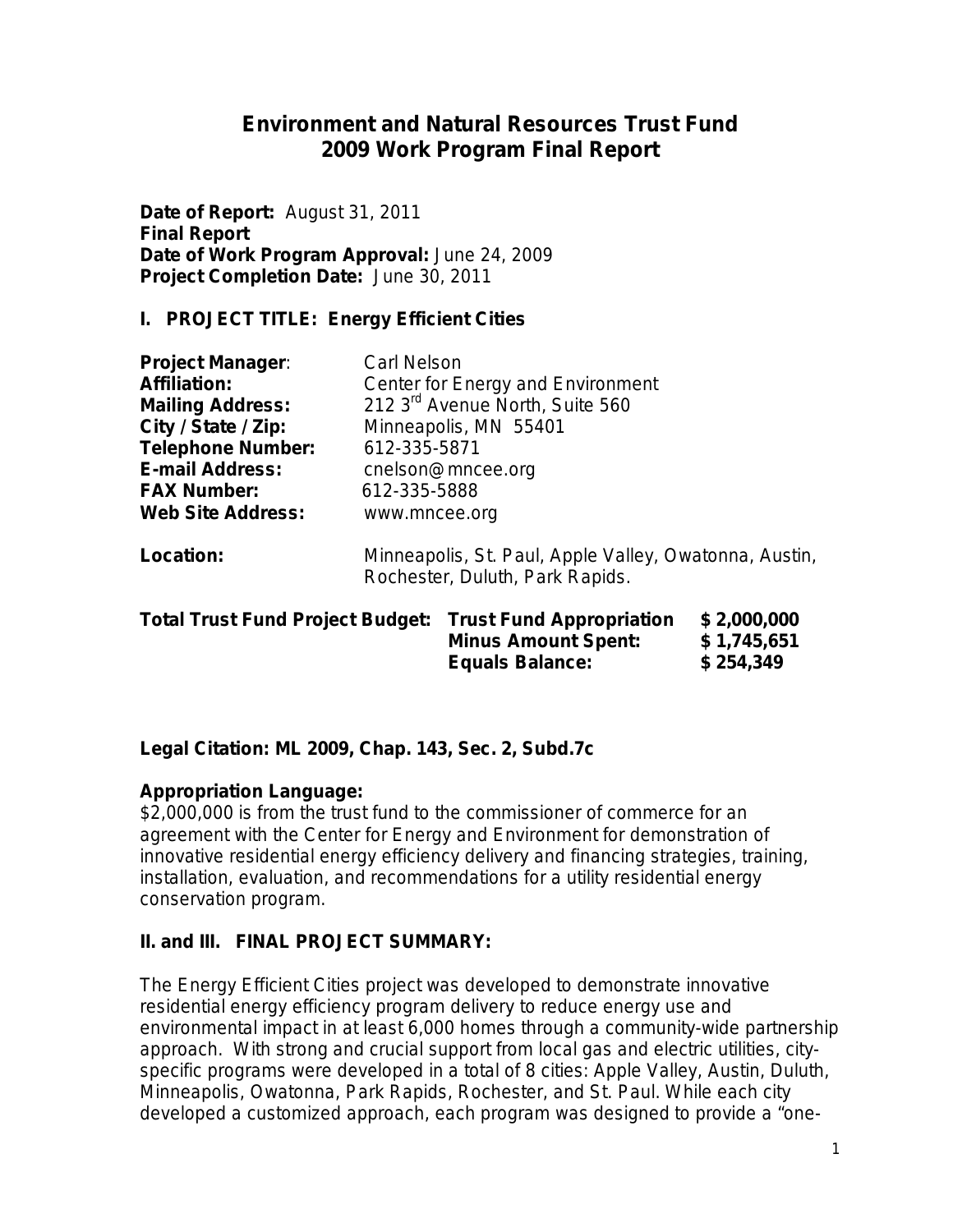stop shop" comprehensive whole-house approach that makes taking energy efficiency actions as easy as possible for the homeowner, while maximizing participation and energy savings opportunities. This comprehensive approach involved the following components shared by each program:

- Community-based marketing strategies to recruit participants to workshops and for training participants to take low-cost energy actions;
- Home energy visits that include installation of low-cost materials and identify other energy-saving opportunities;
- Energy usage feedback reports to encourage individual energy-saving actions;
- Follow-up assistance, including providing cost-share, for completion of major efficiency upgrades including insulation, air sealing and major mechanicals replacement; and
- Training and quality control for insulation and air sealing contractors.

The project exceeded its original goals for participation, with 8,243 people attending workshops, 6,922 of those households completing a home energy visit, and 1,474 homes completing major energy efficiency upgrades. Over 36 contractors were trained in high performance installation techniques for insulation and air sealing jobs. The upgrades completed under this program generated \$4.8 million in work for Minnesota's insulation and heating contractors. The total energy savings from measures installed in these homes will result in an estimated \$13.8 million dollars in energy savings for the homeowners over the life of the measures. The programs will be continued in at least 5 of the participating cities.

# **IV. OUTLINE OF PROJECT RESULTS***:*

## **Result 1: Design and develop 8 or more city-specific residential energyefficiency programs.**

## **Description:**

City-specific residential energy-efficiency programs will be designed in the following cities: Minneapolis, St. Paul, Apple Valley, Rochester, Owatonna, Rochester, Duluth and Park Rapids. Other cities may be added later as resources allow. The programs will be designed to be comprehensive, emphasize ease of use for participants, and be oriented towards achieving cost-effective energy savings. Program design will be informed by successful past programs (such as Operation Insulation) as well as emerging research and new technology opportunities.

These programs will be designed in consultation with local cities and utilities. It is expected that utilities will provide significant cost-share in implementing these programs, in order to help them achieve their state-required energy conservation goals. Although the program would be tailored to each city, we expect that the program design would have the following components: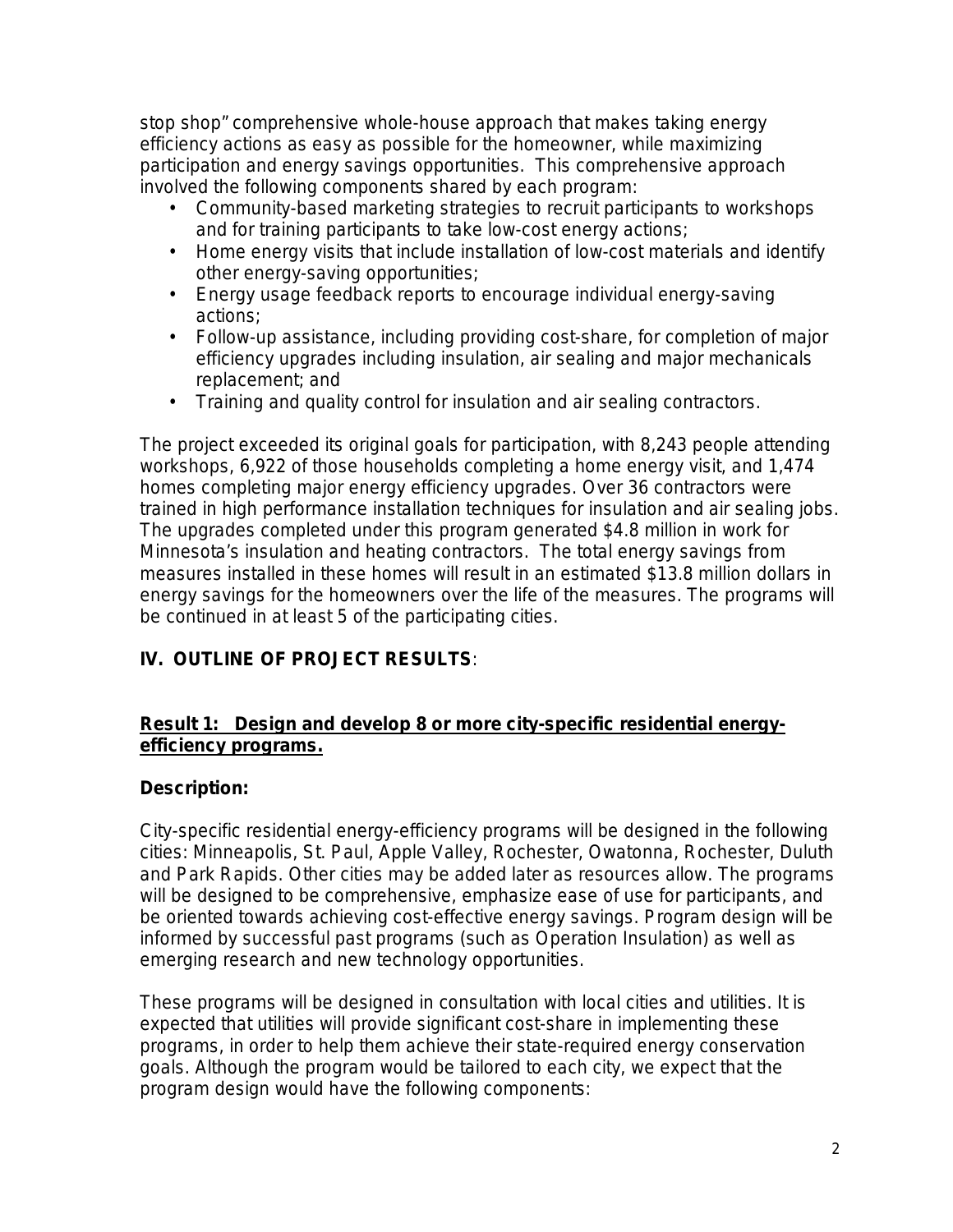### *1) Recruitment of participants through workshops or other events*

Homeowners would be recruited for the program through community energy workshops, or other community-based recruitment techniques to encourage efficiency actions as "keeping up with the neighbors" and a healthy sense of competition for improving energy efficiency. These recruitment techniques would involve significant partnerships with local community organizations. A variety of studies have shown that through the use of this "foot-in-the-door" technique individuals who agree to small requests are much more likely to agree to larger requests later. Combined with a public commitment by residents and long-term feedback, this will set the foundation for lasting and effective behavior change, as well as increasing the likelihood of households making larger investments in efficiency retrofits that are a later part of the program. At the workshop, some low-cost energy-efficiency measures would be distributed, while others would be distributed at an in-home visit.

#### *2) In-home visit*

Based on an analysis of energy usage, participants would be pre-screened using a "triage" approach and sorted into large energy users and small energy users; more time would be concentrated on households with high energy usage. With this information, an in-home visit would be scheduled with an energy specialist, where the low-cost measures would be installed and/or verified and additional homeowner education provided. This education would include no-cost recommendations such as lowering the hot water heater setback temperature if appropriate. If the home is a medium or high energy user, building diagnostics would be performed.

Low-cost gas saving measures could include: setback thermostats (if needed), pipe insulation, gasket seals, recessed light inserts, attic door weather-stripping, door sweeps and other weather-stripping items, faucet aerators, low-flow showerheads and window insulation film. Low-cost electric-saving measures could include: CFLs (assortment of types), LED holiday lights (if participants traded in for old incandescent type) and outlet strips.

If the home energy visit determined that either air sealing or insulation was required, the energy technician would write out the specifications for the necessary work, and provide the homeowner with an estimate of the work to be done by a third-party contractor. The program would work with qualified contractors to develop a standardized bidding system to ensure the bids would be as low-cost as possible to the homeowner, while ensuring they provided sufficient revenue to the contractors to keep them in the program. It is anticipated that participating contractors would be able to offer competitive pricing, as they would not need to invest in marketing their companies for work received through this program. Homes with medium or high energy usage may be provided with a blower door test that would be used as diagnostics for air sealing and insulation work.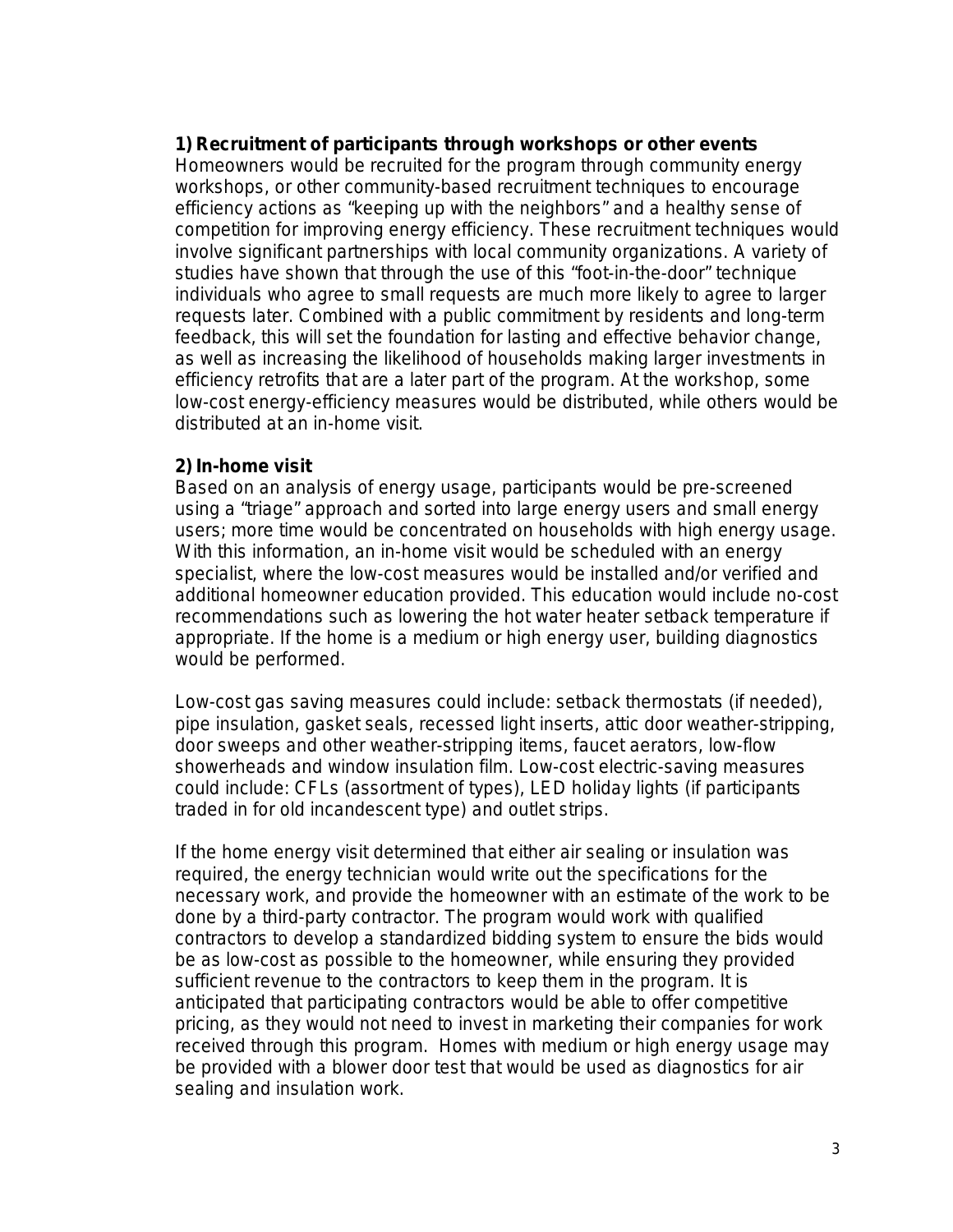## *3) Contractor work*

Contractor work recommended by the in-home visit is expected to include air sealing, insulation and major mechanical (furnace, air conditioner, hot water heater) upgrades. Quality-control protocols would also be established for the program. After work was completed by the contractor, an energy technician would verify the work was completed according to specifications through infrared camera or other means. Contractors would be required to do call-backs for work not meeting quality standards. After a certain number of jobs are completed for a given contractor, not every job would be inspected, but random audits would still be performed.

### *4) On-going home energy feedback and action messages to encourage energy savings through behavior change*

Research has demonstrated homeowners can reduce their energy bills if they are provided context for their energy use (how does it compare with their peers), given sustained feedback on how to reduce their energy use, and provided a clear benchmark for their progress in achieving energy savings. Further, this type of feedback can help create and reinforce social norms that energy efficiency is "the right thing to do." Simple behavioral changes resulting from this type of feedback program can result in up to a 10 percent reduction in energy use, at zero cost to the homeowner, depending on the intensity of the feedback program. This project will develop such a feedback program by collecting energy data for those in the program, tracking their improvements over time, and developing a platform for processing and delivering feedback to users over time.

## *5) Cost-share incentives and other resources for implementing*

In order to encourage participants to implement contractor work, information on financing and incentives would be provided to homeowners.

The extent to which all of these components as described above are integrated into an individual city's program will depend on interest and the extent to which it can be merged with utility objectives. It is anticipated that local utilities will want to tailor the in-home visit to their needs and specific programs. For example, Dakota Electric (in Apple Valley) has an air conditioner tune-up program for residents that could be promoted through the LCCMR program. In addition to CEE staff time, Neighborhood Energy Connection (NEC) would also dedicate staff time to assist with developing these programs, particularly with St. Paul.

### **Summary Budget Information for Result 1: Trust Fund Budget: \$ 64,100 Amount Spent: \$ 63,869 Balance: \$ 231**

| <b>Deliverable</b>                                               | <b>Completion</b><br>Date | <b>Budget</b> |
|------------------------------------------------------------------|---------------------------|---------------|
| 1. Design residential energy-efficiency programs for 8<br>cities | 3/30/2010                 | \$64,100      |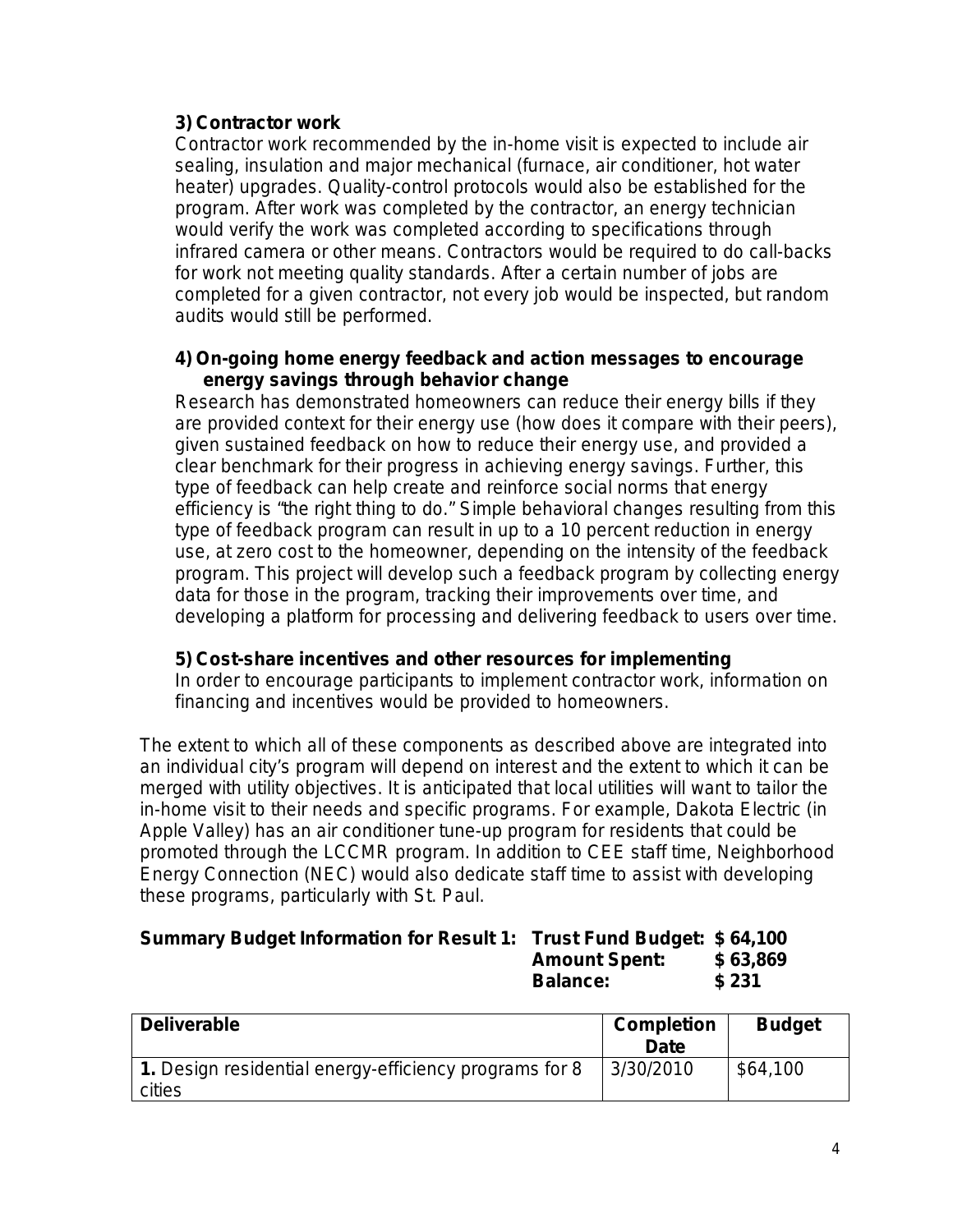## **Result Completion Date:** 3/30/10

## **Final Report Summary:**

City-specific programs were designed for Minneapolis, St. Paul, Apple Valley, Austin, Owatonna, Park Rapids, Rochester and Duluth. Each city had a unique program design as well as city-specific names and branding. Below is a city-by-city description of the program design.

## **Minneapolis**

## *Recruitment*

Minneapolis has strong neighborhood organizations that the City has financially supported over many years, many of which have the capacity and desire to help with local marketing efforts. Thus partnering with neighborhood groups was a prominent feature of the Minneapolis program design. Neighborhoods were selected for initial participation the program through a Request for Proposals (RFP) process. Selection of the neighborhoods was based on the leveraging opportunities that the neighborhoods offer to provide for helping market and recruit program participants within their neighborhood. Primarily, this leveraging was expected to be the peoplepower they can offer. Training was provided by CEE for neighborhood volunteers, who then go door-to-door to recruit participants for a workshop. Other marketing efforts, including promoting in neighborhood newsletters, support the door-to-door approach. The program was planned to be offered only in the selected neighborhoods, with opportunity for new neighborhoods to join the program during the project period. This was designed to allow the program to get a high saturation rate through concentrated marketing in a given neighborhood. Low-cost materials were given out at the workshop for those that sign up for the in-home visit. The name for the Energy Efficiency Cities program in Minneapolis is "Community Energy Services".

## *In-home visit*

Labor costs for the in-home visit were funded with leveraged non-Trust Fund dollars by the local gas utility (CenterPoint Energy) and electric utility (Xcel Energy). For Xcel's contribution, Xcel funded the in-home visit as part of their new "Home Energy Squad" direct install program, also to be run by CEE in Minneapolis. The in-home visit includes direct install of materials, identification and encouragement of no-cost actions, as well as an assessment of major upgrade opportunities. A \$20 or \$30 copay by participants helps pay for additional low-cost materials.

## *Contractor work*

Minneapolis ensured high quality contractor work by requiring all air sealing and insulation contractors that are referred work through the in-home visit to sign a participation agreement with CEE. Contractors that sign this participation agreement were put on a participating contractor list given to homeowners in the program who need air sealing and/or insulation work (although the homeowner is ultimately free to select whomever they want – they are not bound by the list). The participation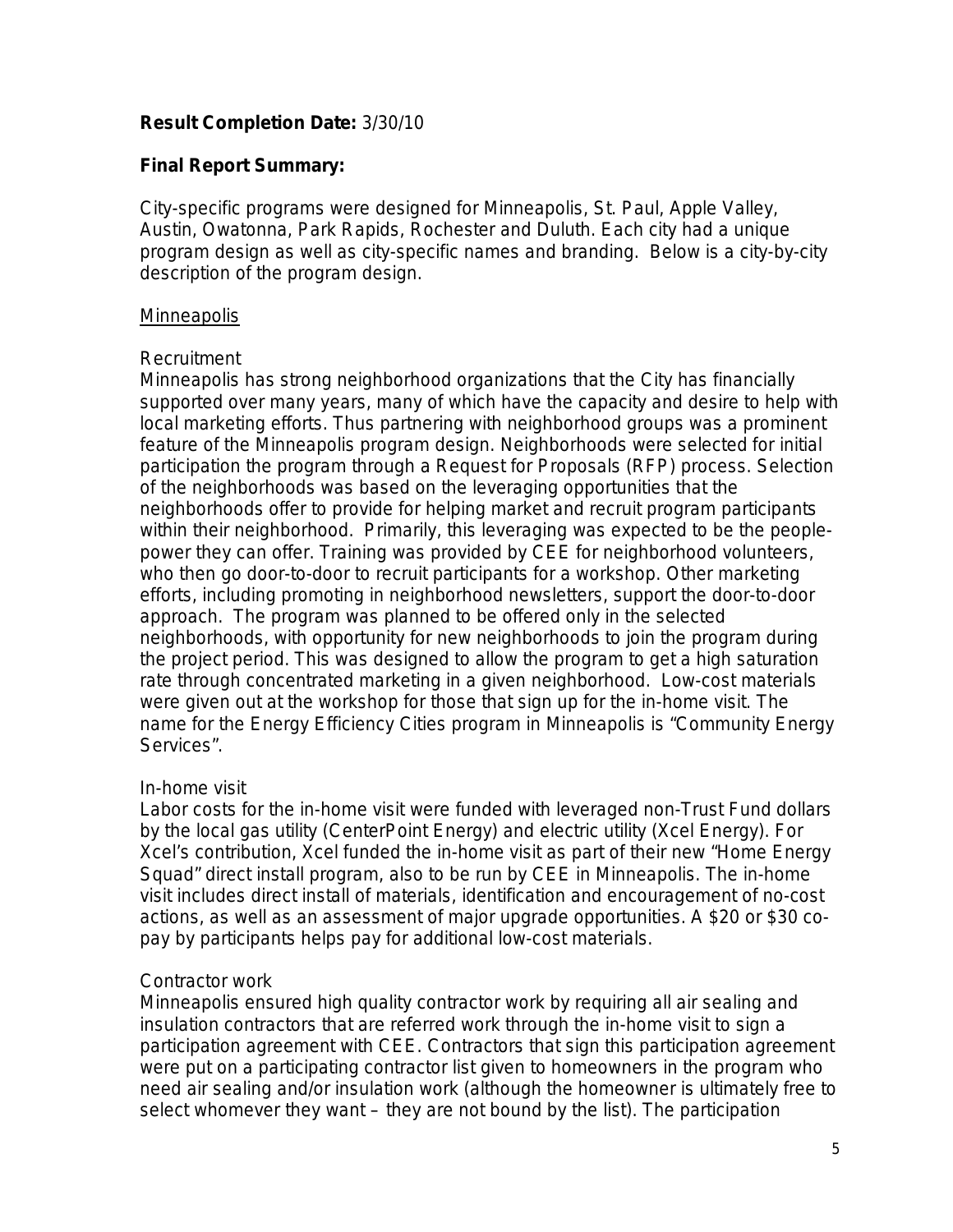agreement requires contractors to: 1) have basic training in air sealing & insulation; 2) meet industry standards as set by CEE and outlined in a standards document; 3) agree to warranty their work for at least one year; 4) carry basic insurance; 5) report results of work to CEE; 6) agree to have their work checked periodically by CEE to ensure they are meeting standards. Contractors who do not abide by these rules will be taken off the participating contractor list.

#### *On-going home energy feedback and action messages*

CEE has worked with CenterPoint and Xcel on a system to periodically get the energy usage data of participating homeowners. With this data, CEE has developed two reports that will be used to provide feedback and facilitate action messages to participating homeowners. The "Home Energy Snapshot" was given to homeowners during the home visit, and compares their weather-normalized energy usage to other Minnesotans. It also calculates a target energy usage that the homeowner can strive to achieve. The "Home Energy Progress Report" was sent out as often as utility data was available, but not more often than every two months, to program participants after completion of the home visit. This will provide the homeowner with updates on how they are doing in achieving their targeted energy usage.

#### *Providing of cost-share incentives and other financing resources*

CEE offered loan financing to all program participants through the Minnesota Housing Finance Agency and other energy loan programs. In addition, CEE processed Energy Saver rebates for program participants. Energy Saver rebates was a stimulus-funded program through Minnesota Housing that offered a 35% rebate on qualified energy upgrades for participants that took out a Minnesota Housing loan. In addition, CenterPoint Energy started a new rebate program for insulation and air sealing in March 2010. The CenterPoint rebates provide homeowners with a 50% rebate of the total air sealing and insulation cost, up to \$400 (later reduced to \$350).

#### St. Paul

#### *Recruitment*

Recruitment in St. Paul was be done by the Green Institute, and later Eureka Recycling, as the Metro CERTs coordinator, in coordination with Xcel Energy, Neighborhood Energy Connection (NEC) and other partners. Efforts initially focused on neighborhoods located adjacent to the planned Central Corridor Light Rail Transit project. This was done in conjunction with the "Energy Innovation Corridor", a partnership effort of utilities, non-profits, local governments and businesses along the Central Corridor working to develop innovative energy projects in parallel with the light rail development. The Green Institute worked to organize and recruit homeowners for workshops in conjunction with St. Paul's District Council neighborhood organizations. The Green Institute had homeowners sign a utility data release so that they could receive feedback reports. Low-cost materials were given out at the workshop for those that signed up for the in-home visit. The St. Paul program was called "Neighborhood Energy Services" or the workshop component, and the "Home Energy Squad" for the home visit portion.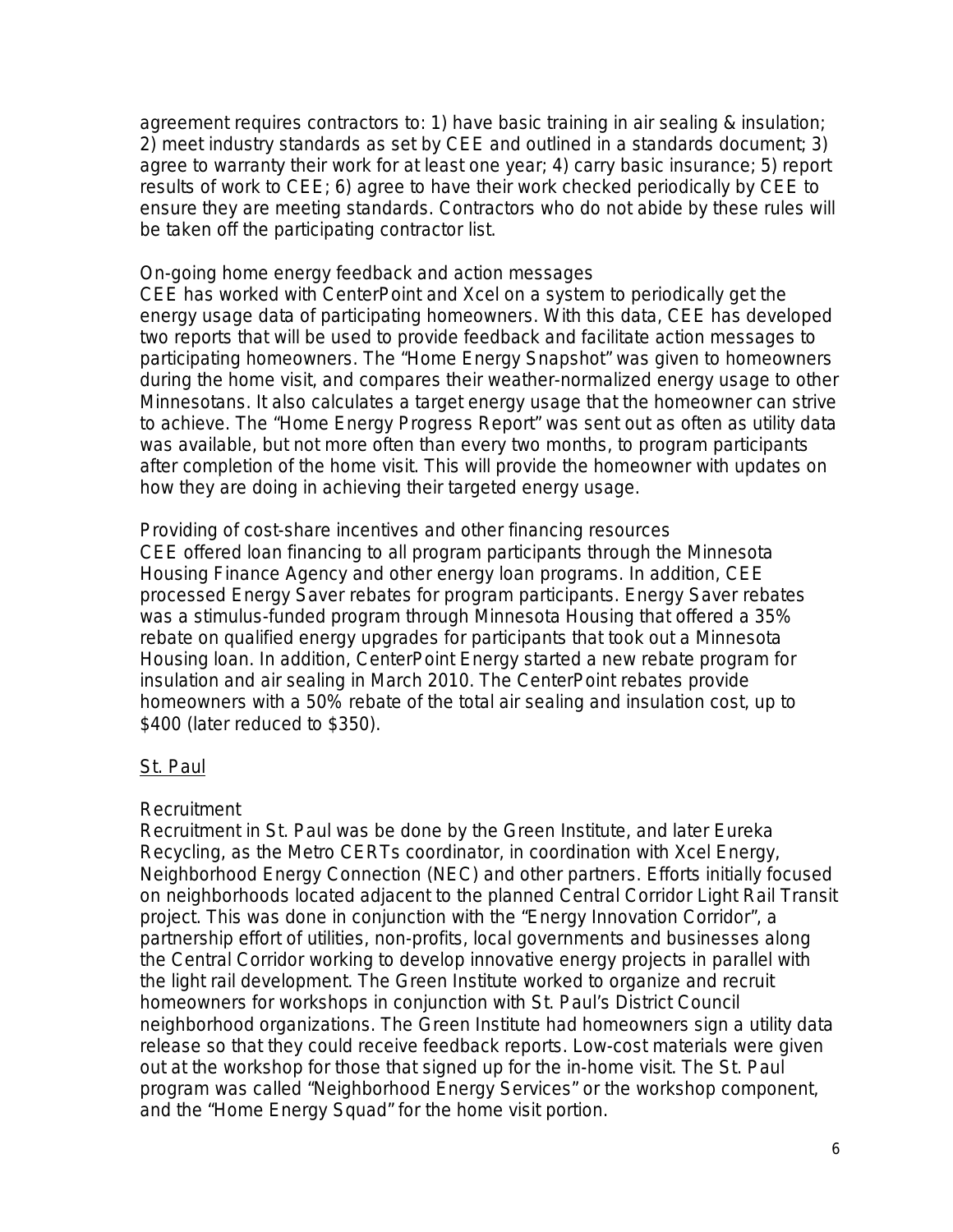#### *In-home visit*

Xcel Energy, as the gas and electric utility in St. Paul, is funding NEC to conduct the home visits as part of their "Home Energy Squad" program. The Home Energy Squad program does not include a blower door test or other detailed diagnostic work. Thus Trust Fund dollars were provided to NEC to enhance the Home Energy Squad visits to do this diagnostic work, which is a necessary precursor to getting homeowners to do major efficiency upgrades. A \$30 co-pay by homeowners helped pay for additional low-cost materials installation.

## *Contractor work*

NEC provided participating homeowners with a list of qualified contractors.

#### *On-going home energy feedback and action messages*

CEE provided the Home Energy Snapshot and Progress Updates as in Minneapolis (see above).

#### *Providing of cost-share incentives and other financing resources*

NEC offered loan financing and Energy Saver rebates to all program participants needing upgrades through the Minnesota Housing and other energy loan programs. Xcel Energy has existing rebates for air sealing and insulation, as well as for furnace and hot water heater replacement. These rebates were promoted through the program.

## Apple Valley

#### *Recruitment*

Recruitment of participants to workshops was led by CEE with the City and other partners. The City of Apple Valley, with support from the Great Plains Institute, designed a city-wide energy-efficiency campaign called "be Apple Valley" ("be" stands for "better energy"). The program was marketed to Apple Valley residents under the "be Apple Valley" Campaign. As in the other cities, low-cost materials were given out at the workshops.

#### *In-home visit*

CenterPoint Energy (gas utility) and Dakota Electric (electric utility) jointly funded the home-visit, which was delivered by CEE. The home visit was identical to the one in Minneapolis.

## *Contractor work*

Contractor work will be coordinated as in Minneapolis (see above).

*On-going home energy feedback and action messages* Feedback will be provided as in Minneapolis (see above).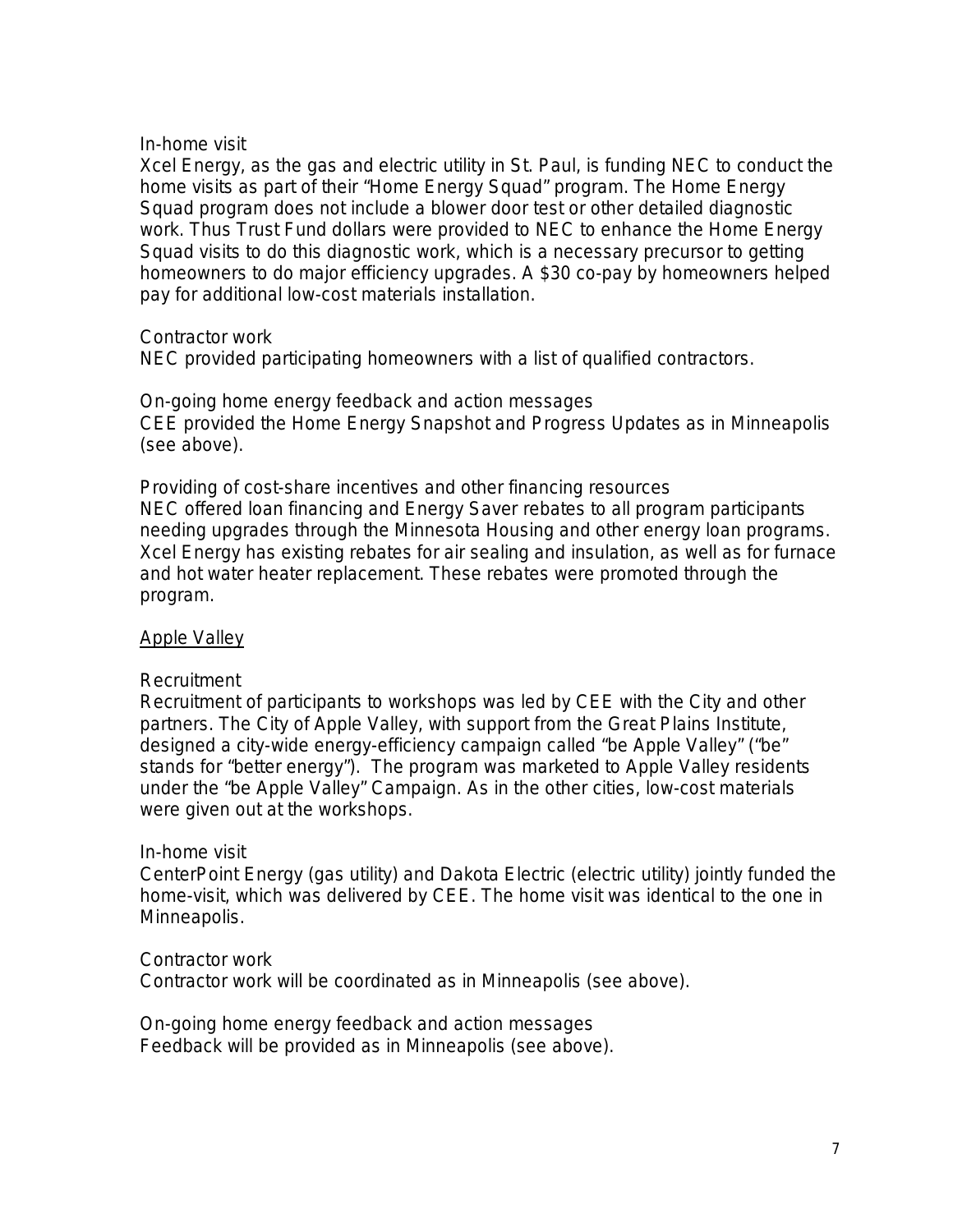#### *Providing of cost-share incentives and other financing resources*

Financing resources were provided to Apple Valley residents as in Minneapolis (see above). In addition, Apple Valley has dedicated \$50,000 in EECBG stimulus funding for a residential loan program that CEE administered as part of the program.

#### Owatonna and Austin

(These cities are combined, since Owatonna and Austin have coordinated closely on all aspects of the program development and implementation.)

#### *Recruitment*

CEE coordinated recruitment on a city-wide basis, in conjunction with the Cities and local partners. The program was branded under the utilities' existing "Conserve and Save" residential program. Low-cost materials were given out at the workshops to those that sign up for the in-home visit.

#### *In-home visit*

Greg Ernst and Associates provided the in-home visit, called the "Conserve and Save House Call" and funded by Owatonna Public Utilities and Austin Utilities, with a \$25 co-pay provided by the homeowner (it was \$50 for those that don't attend the workshop). Greg Ernst was previously the audit provider for both utilities, and since the utilities funded the in-home visit portion of the program, Greg Ernst continued to be used for this program. The visit included direct install of low-cost materials, recommendations on no-cost actions, and recommendations for major upgrades. A blower door test was conducted as part of the visit.

#### *Contractor work*

At the Conserve and Save House Call, the auditor provided the homeowner with a list of participating contractors. Contractors signed a participation agreement with CEE, similar to the one in Minneapolis (see above). Quality-control visits were conducted after the visit.

#### *On-going home energy feedback and action messages*

Austin and Owatonna contracted with O-POWER to provide city-wide home energy feedback reports with action messages. These reports went out to every city resident. Thus CEE did not provide additional reports. CEE and the cities coordinated with O-POWER to market the program through the homeowner reports.

#### *Providing of cost-share incentives and other financing resources*

CEE worked with local financing providers to provide homeowners with financing opportunities for both loan and Energy Saver rebates. Austin and Owatonna started a new air sealing and insulation rebate program in 2010, in conjunction with their Conserve and Save House Call.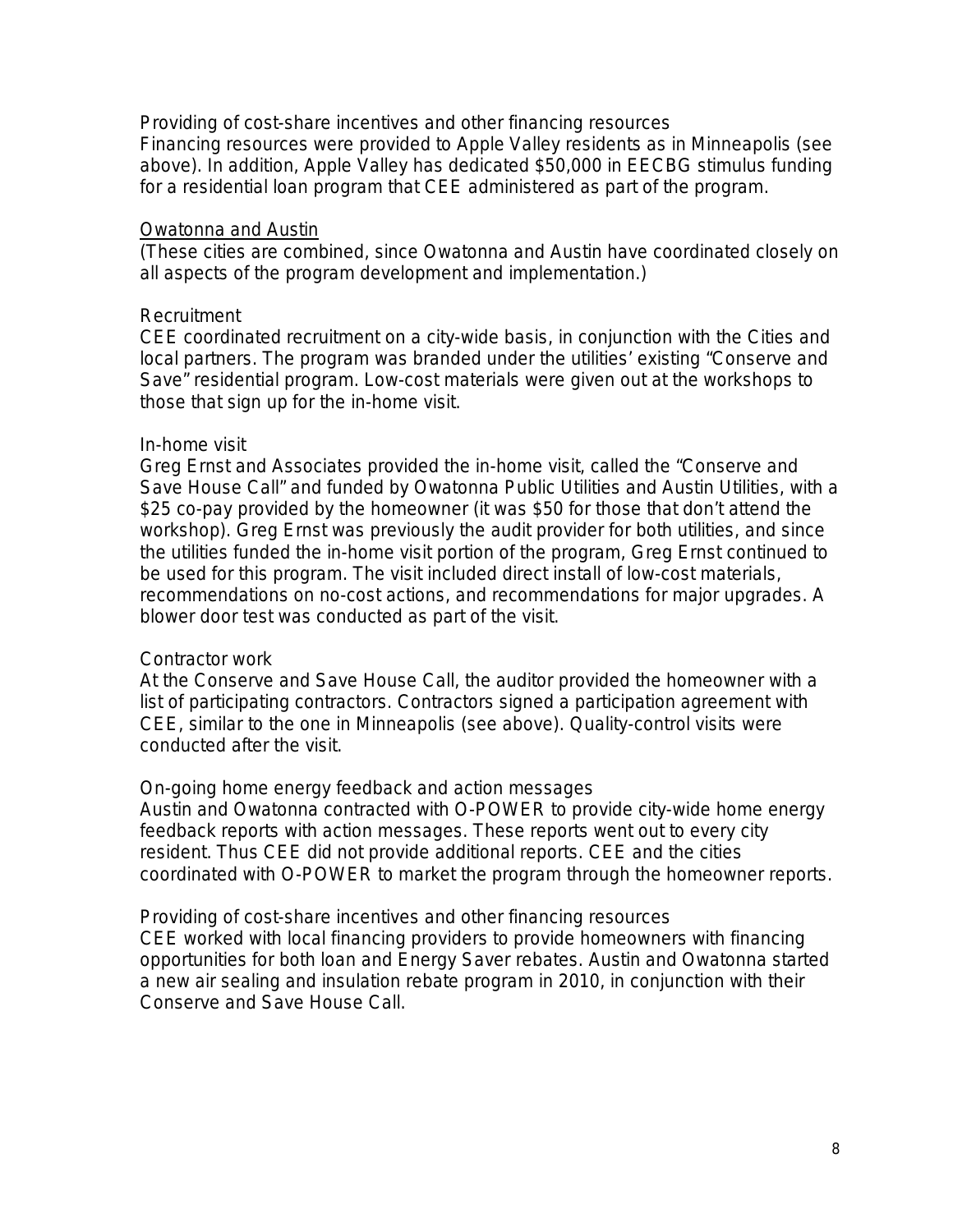### Rochester

#### *Recruitment*

CEE led recruitment efforts in Rochester, in partnership with the city and utilities. The program partnered with "R-Neighbors," a city-funded neighborhood resource group, to promote the program to Rochester neighborhoods. Because utilities were working on setting up new audit and insulation rebate programs in conjunction with the workshops, the program did not start until the spring of 2010. The program was named the "Neighborhood Energy Challenge."

### *In-home visit*

Greg Ernst and Associates conducted the in-home visit, with funding from the gas utility, Minnesota Energy Resources Corporation (MERC) and the electric utility, Rochester Public Utilities. The in-home visit included direct install of low-cost measures, identification and encouragement of no-cost actions, and recommendations for major upgrades.

### *Contractor work*

Greg Ernst provided a list of participating contractors to the homeowner during the in-home visit. Contractor work will be coordinated by CEE (see Minneapolis and Austin/Owatonna description above).

### *On-going home energy feedback and action messages*

MERC is also funding O-Power to conduct a large feedback program in Rochester, nearly identical to the Austin and Owatonna program. Thus CEE did not produce additional reports.

#### *Providing of cost-share incentives and other financing resources*

CEE provided homeowners with financing options and support. MERC started a new air sealing and insulation rebate program in 2010, which was promoted by CEE and Greg Ernst.

## Duluth

## *Recruitment*

Duluth has a coalition of utilities, non-profits, and local government agencies called Duluth Energy Efficiency Initiative (DEEP) that worked to develop a comprehensive residential program. Common Ground, a Duluth non-profit, led recruitment efforts in Duluth. They were selected in the summer of 2009 to operate the financing program for which the City of Duluth received \$1.5 million in stimulus funding. This contract was not completed until late in 2010. Further, DEEP worked on an agreement with the electric (MN Power) and natural gas (Comfort Systems) utilities that was not completed until late 2010. Thus Duluth got a late start to their program. Although workshops were held and people signed up for home visits, the home visits were not available until late 2010. Common Ground coordinated a "Green Canvass" (staffed by Americorp workers) to do recruitment for the workshops. The Green Canvass went door-to-door to sign people up for the workshops.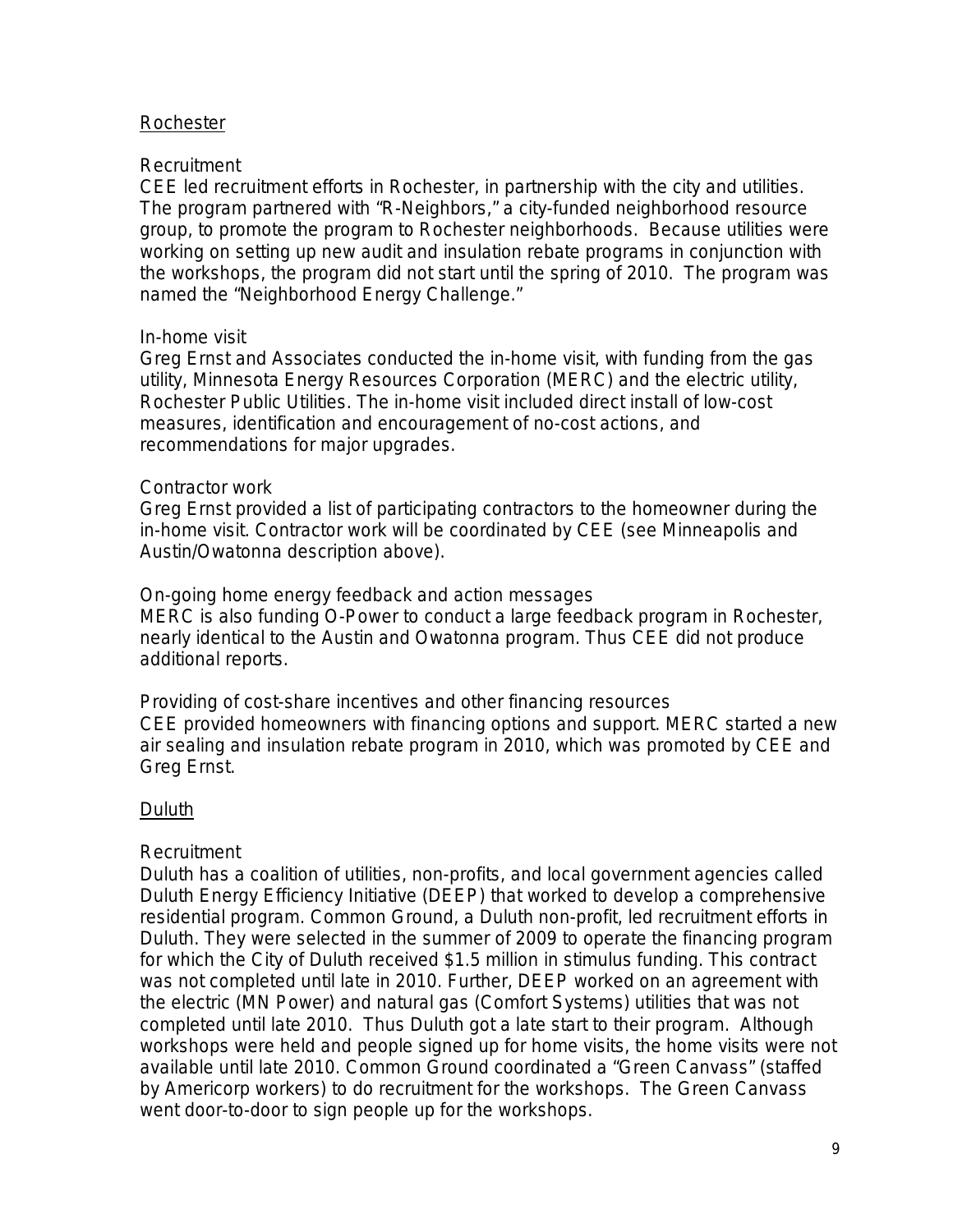### *In-home visit*

The in-home visit was co-funded by Minnesota Power (the electric utility) and Comfort Systems (the municipally-owned gas utility), and run by contractors selected by the two utilities. It included direct install of low-cost materials as well as recommendations for major upgrades. The Duluth process includes screening for homes that have high energy usage, and targeting those homes for more in-depth home performance visits.

### *Contractor work*

Common Ground planned insulation contractor trainings in order to ensure high quality contractor work.

#### *On-going home energy feedback and action messages*

The DEEP group, with leadership from Minnesota Power, developed a Home Energy Yardstick report that provides homeowners with a context for their energy bill. This is provided to homeowners at or before they have the in-home visit.

#### *Providing of cost-share incentives and other financing resources* Financing coordination for homeowners is provided by Common Ground. Comfort Systems (the gas utility) does not currently have a rebate program for air sealing and insulation.

## Park Rapids

## *Recruitment*

The recruitment effort and program in Park Rapids was an extension of the "Green Park Rapids" Initiative, which is a broad partnership effort to improve the energy efficiency of Park Rapids housing and commercial buildings. Initially the HRA (Housing Redevelopment Authority) of Park Rapids was contracted to do recruitment with support from CEE. After several workshops, the HRA and other Green Park Rapids partners decided to focus their residential efforts on a grant they received through stimulus funding to provide large rebates for electrical appliances. Thus after spring of 2010, Park Rapids dropped out of the Energy Efficient Cities program.

## *In-home visit*

The in-home visits were jointly funded by MERC (gas utility) and Minnesota Power (electric utility). Greg Ernst and Associates conducted the visits, which were only available to residents who have attended the workshops. They included direct install of low-cost materials, identification and encouragement of no-cost actions, and recommendations for major upgrades. A blower door test will be included. Homeowners paid a \$40 co-pay.

#### *Contractor work*

Greg Ernst provided homeowners with a list of local contractors.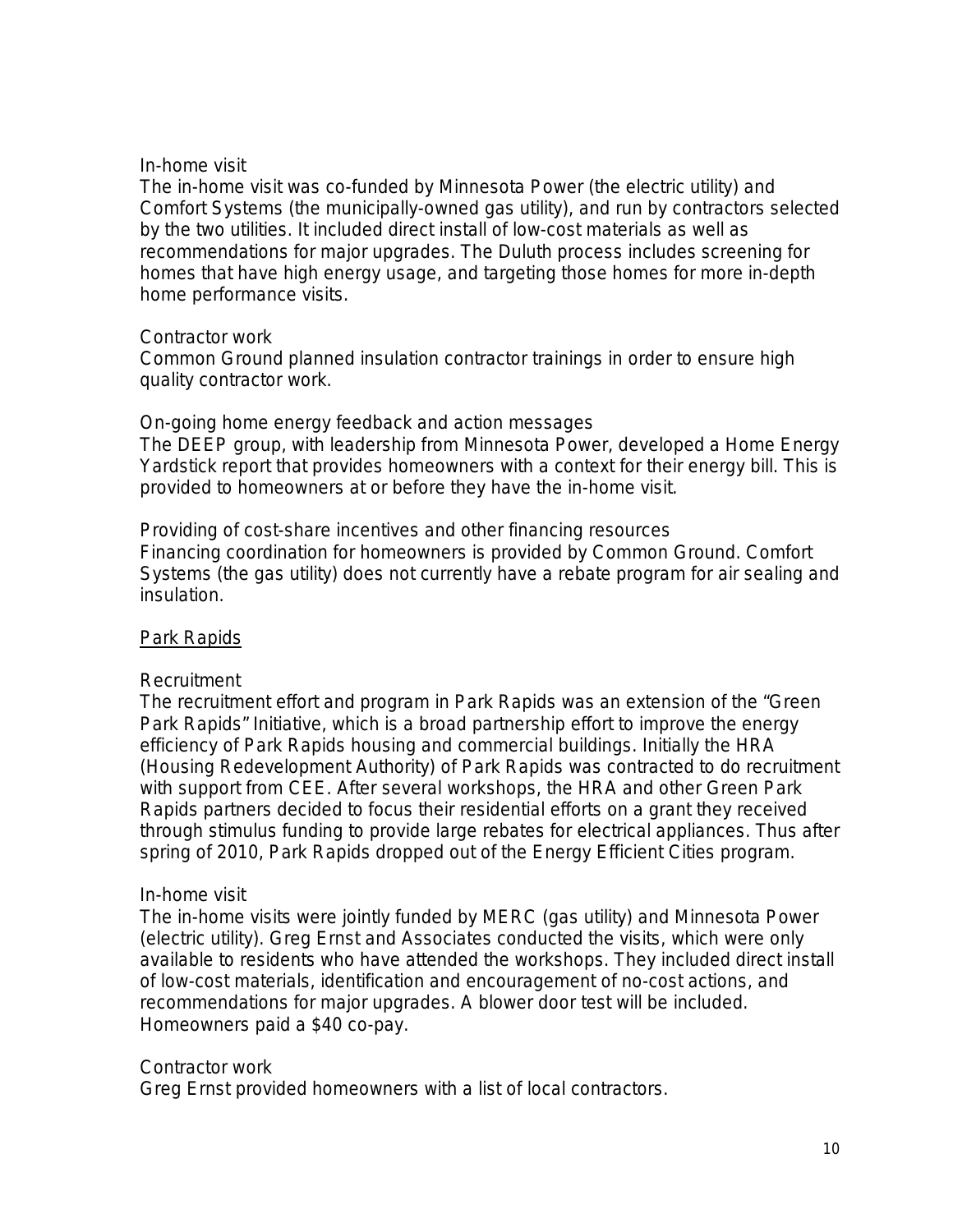*On-going home energy feedback and action messages*

A Home Energy Yardstick report, identical to that used in Duluth, was planned to be used for Park Rapids, and given out to participants at the home visit. However, as Park Rapids dropped out of the program, this was not completed.

*Providing of cost-share incentives and other financing resources* CEE offered participating homeowners financing support.

## **Result 2: Coordinate, track and provide feedback on household energy usage.**

## **Description:**

Program participants will be provided information and feedback on their home energy consumption in order to encourage them to take actions to reduce their energy usage.

Specifically, we would prepare home energy reports on a bi-monthly basis (or other interval depending on how often we receive the data from utility companies) containing the following information:

- Homeowner's energy usage in a standardized index, which we call the "flame index" for natural gas (Btus per square foot per heating degree day) and the "spark index" for electric (kilowatt-hours per square foot)
- Energy usage of similar homes in the neighborhood or state
- Benchmark energy use of an efficient home
- Customized energy actions giving recommendations for how the homeowner can reduce energy usage through individual actions
- Feedback on electricity and natural gas usage

For cities that are already planning on regular delivery of feedback messages through their local utility (Owatonna, Austin and perhaps others), we will not provide separate mailings, but coordinate our efforts with theirs.

A website will be created for this project using interactive media approaches to reach a wide audience, effectively communicate an energy efficiency message and turn this information into action and energy savings. Interactive media approaches will include such tools such as instructional videos and step by step do-it-yourself instructions to allow residents to assess their needs and determine and implement energy savings actions. Users will be able to input their energy use data to track the savings that they have achieved and get direct feedback on their usage with tips for improvement. Since the project will be delivered over the Internet, it will reach and serve a statewide audience. The site will be a comprehensive one-stop informational resource on home energy efficiency and resources (such as stimulus dollars) to achieve energy efficiency. Resource links to utility residential audit and rebate programs as well as financing options and a supported online community to promote Minnesota home energy efficiency will be included. The website will allow users the ability to interact with others and experts in order to get feedback and advice and provide reviews and ratings on products, tips and actions. The website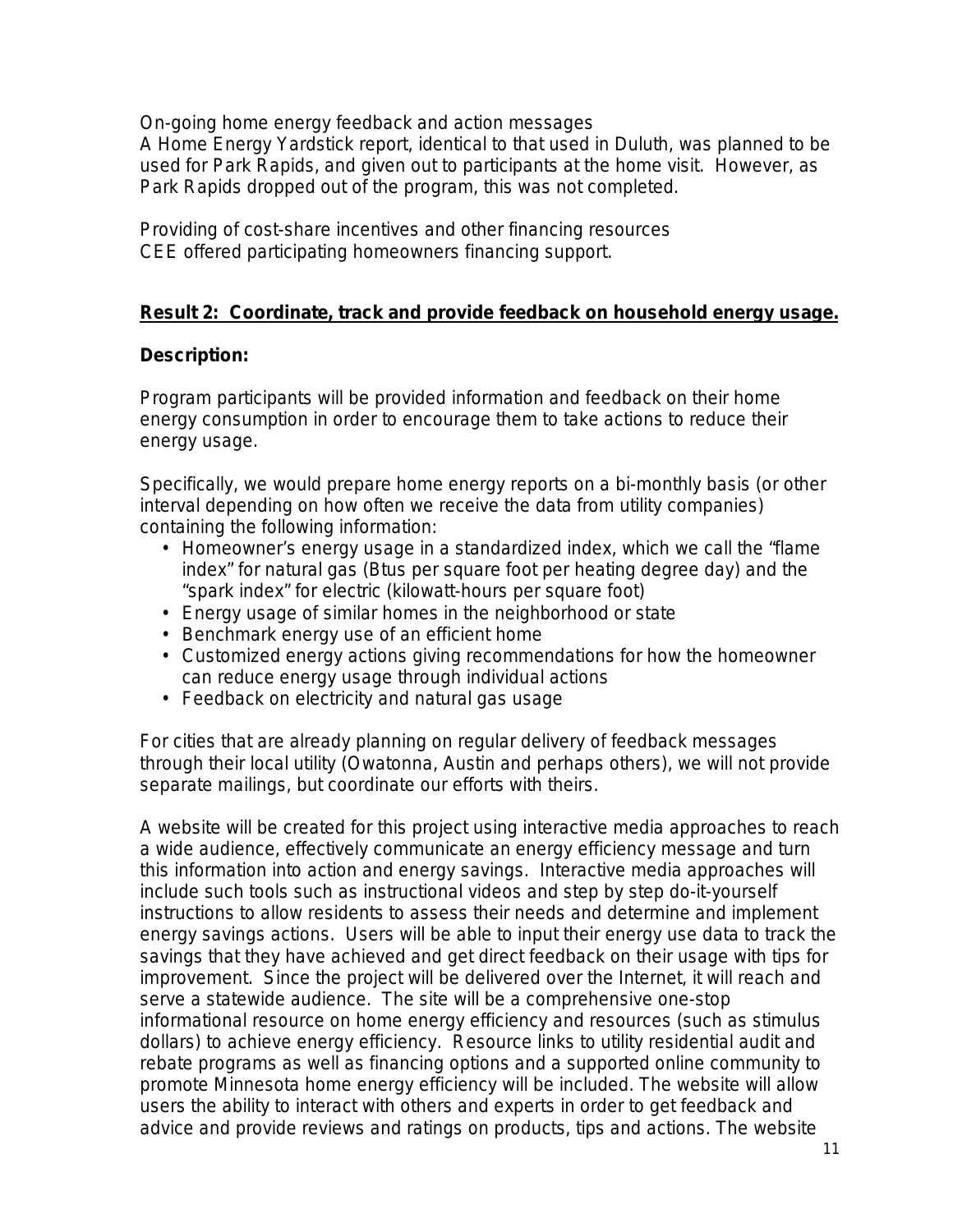will be produced by the Builders Association of Minnesota (BAM), anticipated to be as an enhancement to their existing successful website, home-smart.org. The other major costs are mailing costs and CEE staff time.

As CEE will maintain a database of people enrolled in the program, and their actions, this will be provided as requested to LCCMR in summary form (with personal information removed) as we report on our results.

#### **Summary Budget Information for Result 2: Trust Fund Budget: \$ 136,200, Amount Spent: \$ 118,320 Balance: \$ 17,880**

| <b>Deliverable</b>                                                                   | <b>Completion</b><br><b>Date</b> | <b>Budget</b> |
|--------------------------------------------------------------------------------------|----------------------------------|---------------|
| 1. Enter data, track, produce and send feedback<br>assessments to 6,000 participants | 6/30/2011                        | \$86,200      |
| 2. Develop educational information, instructional<br>videos and other web resources  | 12/31/2009                       | \$60,259      |

# **Result Completion Date:** 6/30/11

## **Final Report Summary:**

Three cities (Austin, Owatonna and Rochester) provided feedback reports paid for by the electric and/or gas utility in their city. One city (Duluth) developed their own feedback report (the "Home Energy Yardstick") in conjunction with local utilities. CEE produced the reports and acquired the necessary data for Apple Valley, Minneapolis and St. Paul. Development of the feedback report was completed within the first quarter of the program. However, the more challenging aspect was acquiring the necessary data (i.e., energy usage data from utilities) in an appropriate format in order to produce the report. It was necessary to develop agreements with utilities, and obtain the necessary legal approval, in order to obtain access to utility data on behalf of program participants. At first, utilities were only able to provide data in a scanned format that could not be imported directly into a database, so CEE had to hand-enter all of the data. By the final two quarters of the project, CEE acquired the data in an electronic format that could be uploaded into the database that produced the reports. Ultimately, reports were produced for all the program participants, with the exception of Park Rapids, where we did not have access to the utility data.

Development of the website with the Builders Association of Minnesota was completed, and is available at: [www.homeenergyresourcemn.org.](http://www.homeenergyresourcemn.org/) One of the primary features is the "Home Energy Explorer" which is an interactive tool to look at energy saving opportunities room-by-room. There are also comprehensive resources on incentives and financing opportunities as well. This offers a resource to homeowners state-wide, whether they are in a participating city or not.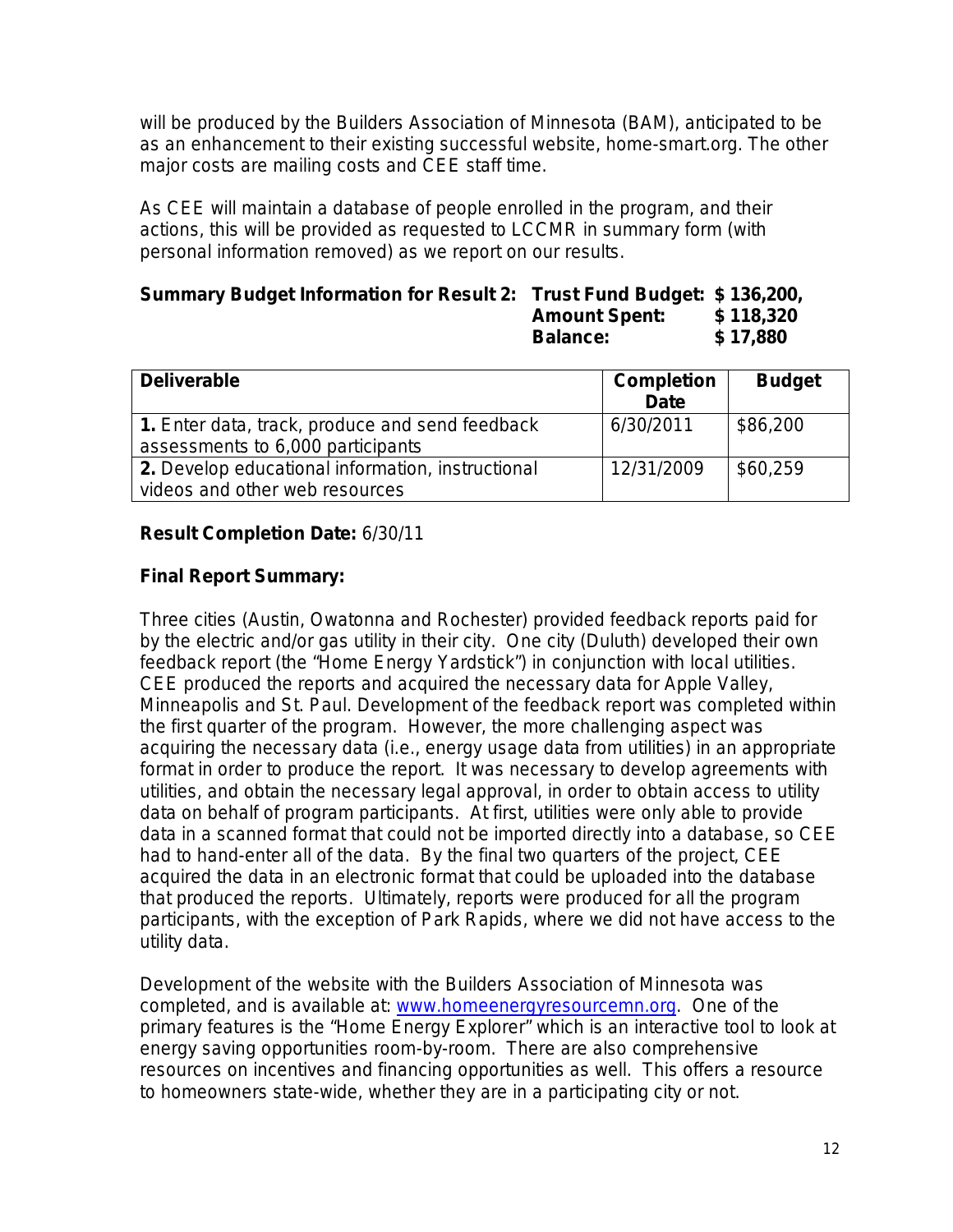It should also be noted that nearly every city developed their own website for their city-specific program, for example, St. Paul's is: [www.cleanenergyresourceteams.org/regions/metro/NES;](http://www.cleanenergyresourceteams.org/regions/metro/NES) Duluth's is: [www.duluthenergy.org;](http://www.duluthenergy.org/) Minneapolis's is [www.mnces.org;](http://www.mnces.org/) and Rochester's is accessed from: [www.rpu.org/your\\_home/.](http://www.rpu.org/your_home/)

The project also conducted marketing to promote both the main website resource (homeenergyresourcemn.org) and the city-specific program websites. The cityspecific website URLs are included on most of the marketing material produced for the programs. The Builders Association of Minnesota sent out an email to 14,000 contractors in Minnesota promoting Minnesota's residential stimulus rebates, and providing links to those programs, which are listed on the website.

# **Result 3: Train insulation and air sealing contractors.**

# **Description:**

Currently there are only a handful of qualified insulation and air sealing contractors in Minnesota. In order to ramp up residential energy efficiency work, new contractors will need to be trained. Contractor training will be provided by highly experienced contractors (Conservations Services Group, Shelter Supply and others) in coordination with local technical schools. These consultants will develop curriculum that incorporates comprehensive best practices for insulation and air sealing, and can be used as the basis for further training. We will recruit contractors to attend the training, anticipated to be existing remodeling contractors looking for expanded business opportunities.

We will coordinate our efforts closely with the Office of Energy Security, and anticipate that there may be stimulus dollars that would also be available for this training. If this turns out to be the case, we would request an amendment to reallocate a portion of the budget for training to other activities.

## **Amendment Request (approved 2/3/2011):**

In addition, CEE will work with the Builders Association of Minnesota (BAM) to develop a curriculum and conduct trainings for training existing contractors in the remodeling industry to become involved in helping their customers to do insulation work. BAM would consult with industry leaders in the remodeling industry prior to developing the curriculum. Effectively engaging the remodeling industry in building energy efficiency work could significantly leverage the groundwork laid by the Energy Efficient Cities project, while creating new job opportunities for Minnesota's remodeling industry. Expanding the original scope of work to include this deliverable is able to be done at no budget impact to the project. This is because the project was able to leverage efforts from the Project ReEnergize program that was funded after this workplan was written. Project ReEnergize, implemented by the Builders Association of Minnesota with federal stimulus dollars, developed a curriculum for insulation contractors that CEE was able to use for this project (CEE provided input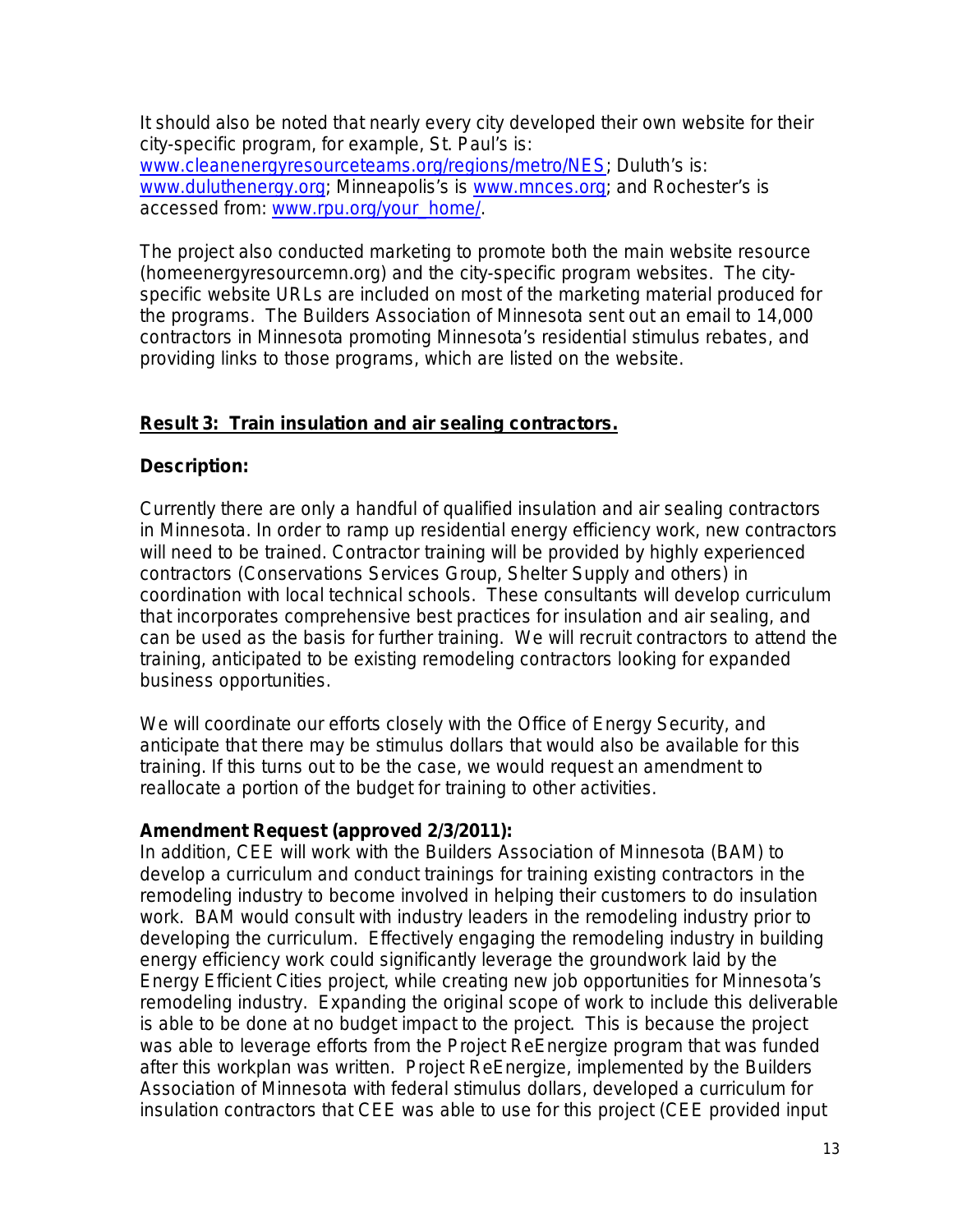on this curriculum). The curriculum development represented a large portion of the original budget. In addition, Project ReEnergize conducted the training for many of the contractors in the Energy Efficient Cities project, so that CEE did not need to train as many contractors as otherwise would have been the case.

| Summary Budget Information for Result 3: Trust Fund Budget: \$60,000 |                      |          |
|----------------------------------------------------------------------|----------------------|----------|
|                                                                      | <b>Amount Spent:</b> | \$47,056 |
|                                                                      | <b>Balance:</b>      | \$12,944 |

| <b>Deliverable</b>                            | <b>Completion</b><br><b>Date</b> | <b>Budget</b> |
|-----------------------------------------------|----------------------------------|---------------|
| 1. Train 10 contractors                       | 12/1/2009                        | \$5000        |
| 2. Train an additional 15 contractors         | 10/1/2010                        | \$5000        |
| 3. Develop curriculum and conduct at least 7  | 6/30/2011                        | \$50,000      |
| trainings for existing remodeling contractors |                                  |               |

### **Result Completion Date:** 6/30/2011

### **Final Report Summary:**

The Builders Association of Minnesota (BAM), under subcontract to CEE, conducted a training for the Owatonna and Austin programs in December 2009, which was attended by 19 local contractors. An identical training was held in Rochester in the fall of 2010 that was attended by 17 insulation contractors and 5 auditors. The training curriculum was identical to the BAM trainings for their Project Re-Energize program, and was conducted by Mike Wilson of Shelter Supply (recently acquired by Dakota Resource Group). The morning curriculum covered air sealing, including an extensive hands-on segment where contractors had to demonstrate their knowledge of air sealing techniques on props. The afternoon covered blower-door assisted air sealing, including a hands-on demonstration of how to conduct a blower door test. The training was required for air sealing and insulation contractors participating in Austin and Owatonna's program.

BAM also conducted a series of trainings for remodelers across the state focusing on training existing remodeling contractors becoming involved in helping their customers to do insulation work. A series of focus groups with existing remodelers were conducted to help define what the training needs were for curriculum development. A curriculum was then developed, focusing on the benefits of ice-dam prevention from air sealing. Over 250 contractors across the state attended 12 trainings organized by BAM.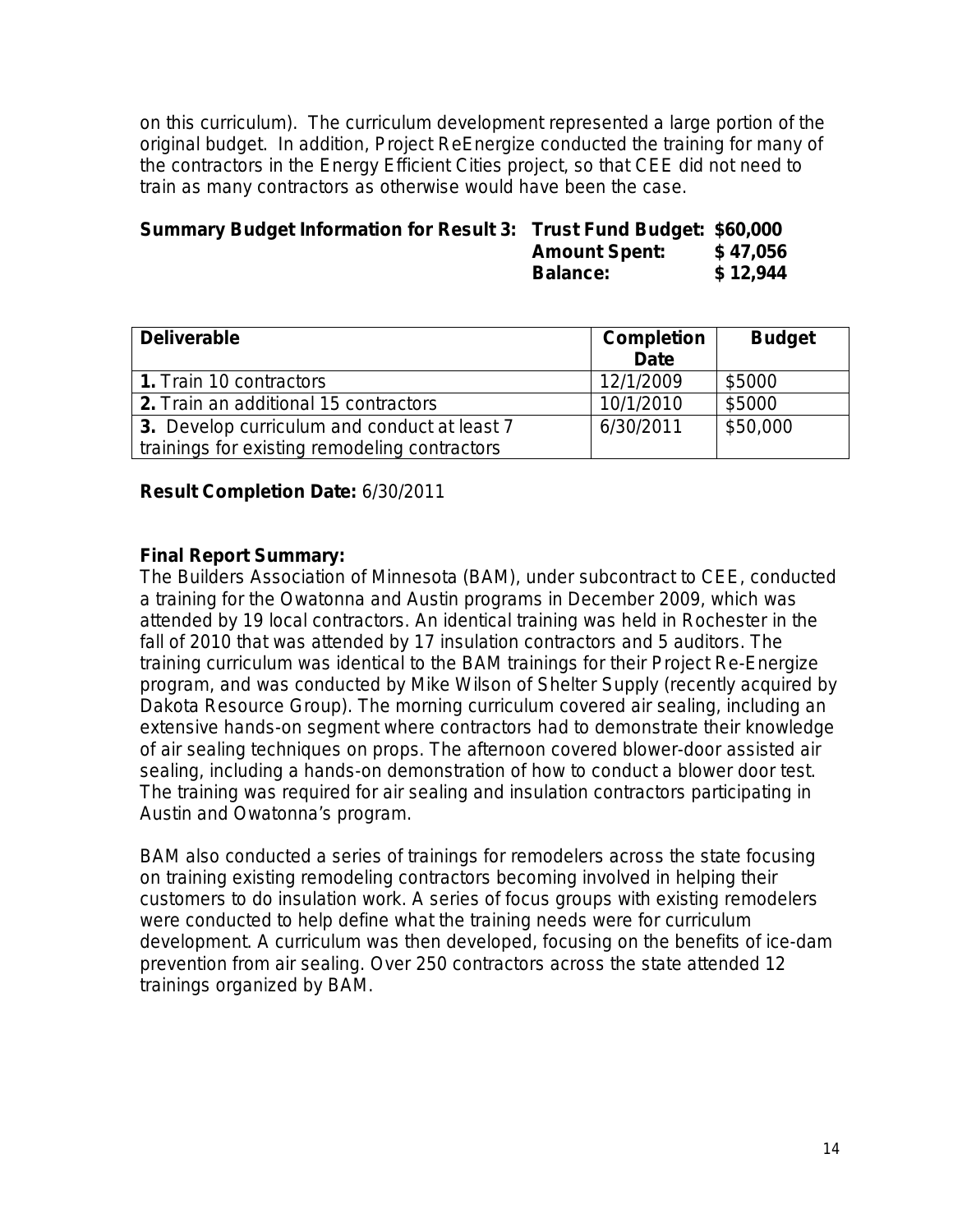# **Result 4: Implementation of energy efficiency programs.**

## **Description:**

Although program design will vary by city, we will work to achieve the following overall results in implementing the residential energy efficiency programs in each of the eight cities.

Generate at least 6,000 participants in workshops and other community events We expect to organize between 50 and 100 workshops during the project period, depending on the turnout per workshop. That will be an average of one workshop every week to two weeks throughout the project period once we start organizing them. Community-based marketing efforts will be used to recruit people to workshops. Generally we will try to work with schools and other community centers for hosting the workshops. One important strategy is working with local neighborhood and community organizations and volunteers to organize the workshops. A volunteer training program will be developed for the volunteers working on the workshops.

Tactics used to increase awareness of the program and get people to attend the workshops will vary according to the community, but are expected include the following:

- Utilization of block leaders and other community leaders to recruit their neighbors
- Presentations at community events
- Door-to-door knocking
- Postcard mailings
- Door hangers
- Neighborhood and community newsletters

Volunteers will also be utilized in the production of the workshop as well, including providing food, signing people in, and setting up the room.

In Minneapolis, St. Paul and Apple Valley, CEE will work with Metro CERTs (coordinated by The Green Institute) for recruiting participants for workshops. CERTs and CEE will split primary responsibility for organizing these workshops; for example, CERTs might organize turn-out for all the workshops in St. Paul, and assist with turn-out in other cities. For some of the Greater Minnesota cities, one or more contractor will be hired to assist with the workshop production.

The Great Plains Institute (GPI) will work exclusively with program design and implementation in Apple Valley. Apple Valley is one of four communities in the upper Midwest participating in a pilot to develop strategies for community-wide energy efficiency initiatives. In order to leverage this opportunity to maximum advantage for this project, GPI will help develop and integrate these efforts (which focus on all sectors of energy use, including business and institutional) with this LCCMR project, which focuses just on the residential sector. Activities include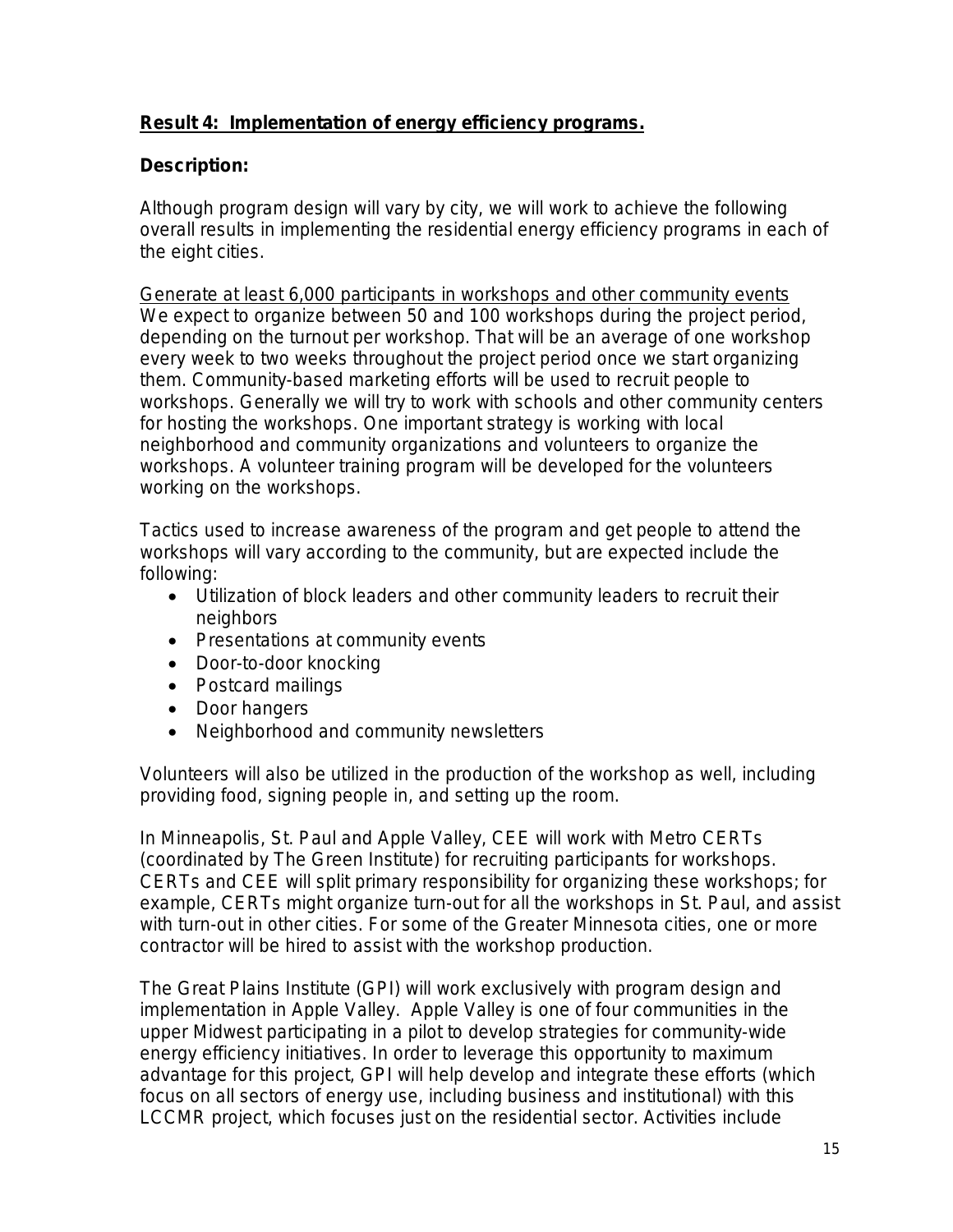facilitating a community-wide planning process, stakeholder recruitment and facilitation, and development and implementation of a community energy efficiency plan. LCCMR-funded activities will focus on the residential component of this community-wide plan. It is anticipated that these efforts will help deepen community engagement on energy-efficiency issues in general, and result in a more concentrated turn-out of Apple Valley residents to workshop events.

#### Assist 6,000 participants in the direct installation of low-cost measures through inhome visits

At the workshop, participants receive free energy-efficiency materials to install in their home, such as CFLs, set-back thermostats, LED night lights, power strips and pipe wrap. CEE has learned from past experience that providing education and free materials does not automatically insure that the materials will be used and energy savings will be achieved. Providing a home visit to the participants in their home is a critical component to a successful workshop centered program. This follow-up home visit (funded with matching utility funding) allows the homeowner to ask specific questions about their home, identifies insulation and other needs, provides additional hands on education on how to use the materials and gives the energy technician the opportunity to reenergize the homeowner's interest in energy conservation. Low cost insulation and air sealing work would be referred to a specially trained contractor. Participants in need of high efficiency furnaces would be referred for financing. The in-home visits would be coordinated with, or incorporated into, existing and planned utility programs. For example, Xcel Energy and CenterPoint Energy both plan on implementing an in-home visit program called "Quick-Fix" starting in January, 2010.

In St. Paul, NEC would implement the in-home visits, utilizing their existing energy auditor staff. In Minneapolis and Apple Valley, CEE would implement the in-home visits. In other cities, local contractors, with utility cost-share funding, would implement the in-home visits.

### Ensure 1,600 homes receive insulation, air sealing and other major energy improvements

If major weatherization work is needed, the homeowners will receive a blower door test, analysis and bid with a referral to a qualified insulation contractor. This diagnostic work would be provided by NEC in St. Paul, CEE in Minneapolis and Apple Valley, and existing auditor contractors in other cities. We estimate contractor work would be recommended in about half of the homes that receive in-home visits, and of these, 1,600 would act on the recommendations to conduct major insulation, air sealing, or furnace or hot water heater installations.

In addition to the initial cities, if budget and resources allow, CEE may also extend the program into other cities.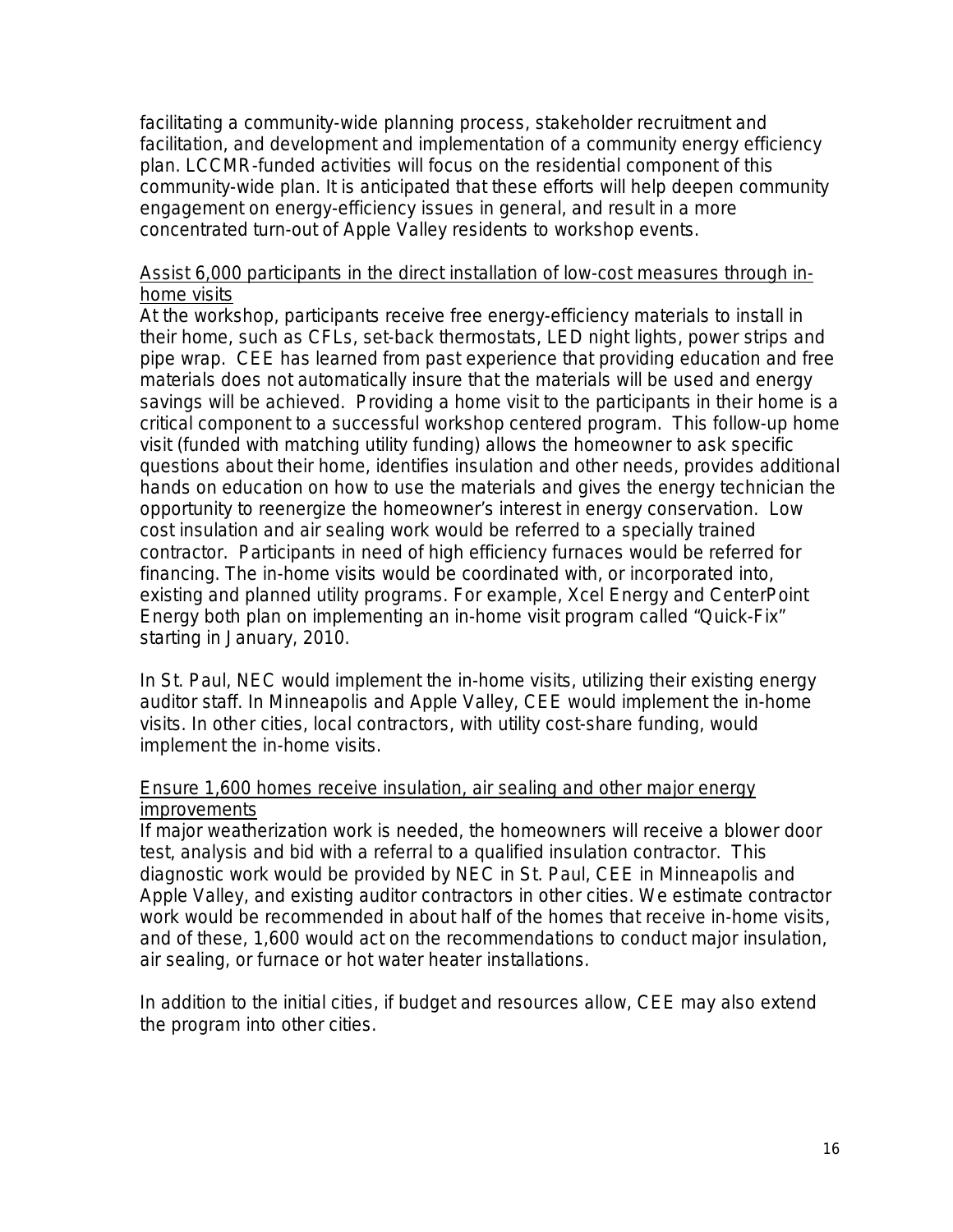| Summary Budget Information for Result 4: Trust Fund Budget: \$ 1,253,700 |                      |             |
|--------------------------------------------------------------------------|----------------------|-------------|
|                                                                          | <b>Amount Spent:</b> | \$1,058,247 |
|                                                                          | <b>Balance:</b>      | \$195,453   |

| <b>Deliverable</b>                                     | <b>Completion</b> | <b>Budget</b> |
|--------------------------------------------------------|-------------------|---------------|
|                                                        | <b>Date</b>       |               |
| 1. Recruit, educate and enroll at least 6,000          | 6/30/2011         | \$563,850     |
| participants in workshops and other community events   |                   |               |
| 2. Conduct 6,000 in-home visits including installation | 6/30/2011         | \$689,850     |
| of low cost measures                                   |                   |               |
| 3. Ensure that 1600 homes receive insulation, air      | 6/30/2011         | (included in  |
| sealing and other major energy improvements            |                   | #2 above)     |

## **Result Completion Date:** 6/30/11

## **Final Report Summary:**

The following table shows results from the program activities that were outlined above. These results are further discussed below.

| Energy Efficient Cities Results Through June 2011 |                  |                    |                                        |                                     |
|---------------------------------------------------|------------------|--------------------|----------------------------------------|-------------------------------------|
|                                                   | Workshop         | <b>Home Visits</b> | <b>Households</b><br><b>Completing</b> | <b>Number of</b><br><b>Upgrades</b> |
| <b>City</b>                                       | <b>Attendees</b> | <b>Completed</b>   | <b>Upgrades</b>                        | <b>Completed</b>                    |
| <b>Apple Valley</b>                               | 796              | 780                | 147                                    | 151                                 |
| <b>Austin</b>                                     | 224              | 184                | 64                                     | 83                                  |
| Duluth                                            | 789              | 177                | 15                                     | 15                                  |
| Minneapolis                                       | 4,139            | 3,886              | 948                                    | 1,063                               |
| Owatonna                                          | 204              | 180                | 43                                     | 47                                  |
| <b>Park Rapids</b>                                | 14               | 6                  | $\overline{0}$                         | $\Omega$                            |
| Rochester                                         | 302              | 216                | 78                                     | 110                                 |
| St. Paul                                          | 1,775            | 1,493              | 179                                    | 221                                 |
| <b>Total</b>                                      | 8,243            | 6,922              | 1,474                                  | 1,690                               |

## Goal: Generate at least 6,000 participants in workshops and other community events

The Energy-Efficient Cities exceeded the goal for total workshop participants by over 2,000 participants. In total 8,243 people attended the workshops (some households had more than one person in attendance, but typically only one member of the household would sign in at the workshop). The number and size of the workshops varied, with generally more workshops being done in the larger cities, and less, but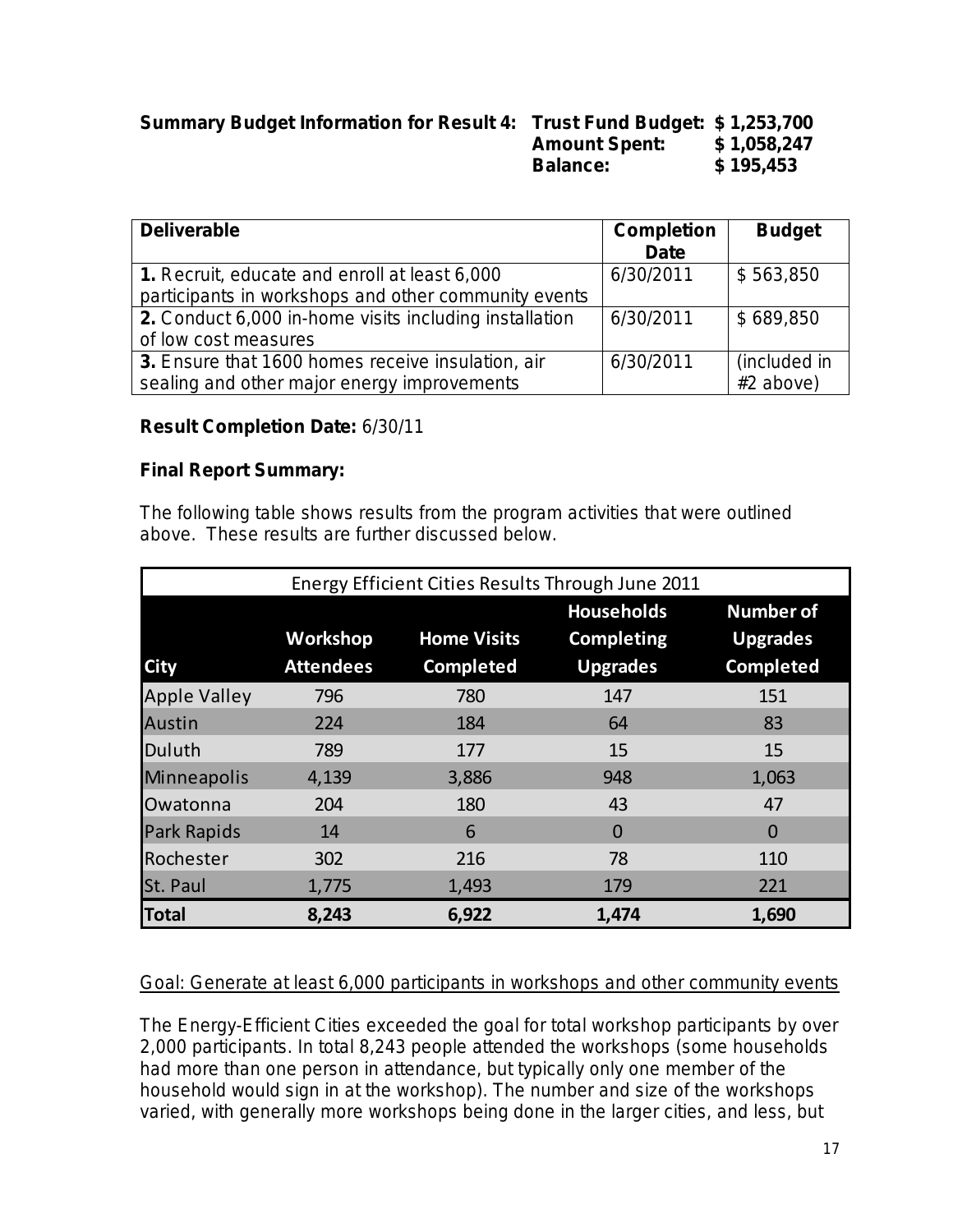larger, workshops being done in the smaller cities. The larger cities, like St. Paul, Minneapolis and Rochester, generally marketed the workshops by neighborhood, while the smaller cities marketed them across the city. The workshops completed included:

- 91 workshops in Minneapolis
- 51 workshops in St. Paul
- 10 workshops in Apple Valley
- 4 workshops in Owatonna
- 4 workshops in Austin
- 9 workshops in Rochester
- 31 workshops in Duluth
- 3 workshops in Park Rapids

In addition, Duluth piloted an "on-line workshop," which several hundred additional participants utilized.

## Goal: Assist 6,000 participants in the direct installation of low-cost measures through in-home visits

All of the programs resulted in installation of low-cost items as part of the home visit, as well as diagnostic work, such as a blower door test, to make recommendations for major efficiency upgrades. In total, 6,922 home visits were completed, exceeding the goal by nearly 1,000 home visits.

In most cases, there was a very high percentage of people attending the workshops that took the next step of completing the home visit (for some cities, over 95% of workshop attendees completed a home visit). The case of Duluth requires special explanation, as Duluth had many more people attend the workshop than followed through with completing the home visit. This was largely because the home visit portion of the program was not available in Duluth until late 2010, due to contractual negotiations with the utilities and DEEP on finalizing the administrative details of the home visits. Consequently, the home visits were not available at the time of the workshops, and all but 5 home visits were completed in the first months of 2011. As the Duluth program is now ongoing, it is expected that many of the workshop participants will in the future receive a home visit. Also, some workshop participants in other cities (including Minneapolis and St. Paul) were scheduled to have a home visit, but the home visit was not completed until after the end of the project period (6/30/2011).

## Goal: Ensure 1,600 homes receive insulation, air sealing and other major energy improvements

As of the end of the project period, 1,474 homes participating in Energy Efficient Cities completed upgrades to their homes; about 15% of these homes completed more than one upgrade (e.g., insulation work and furnace replacement), resulting in a total of 1,690 upgrades in these homes. These upgrades were facilitated by followup work and assistance to participating homeowners who had upgrade recommendations, including phone calls, letters and email. These upgrades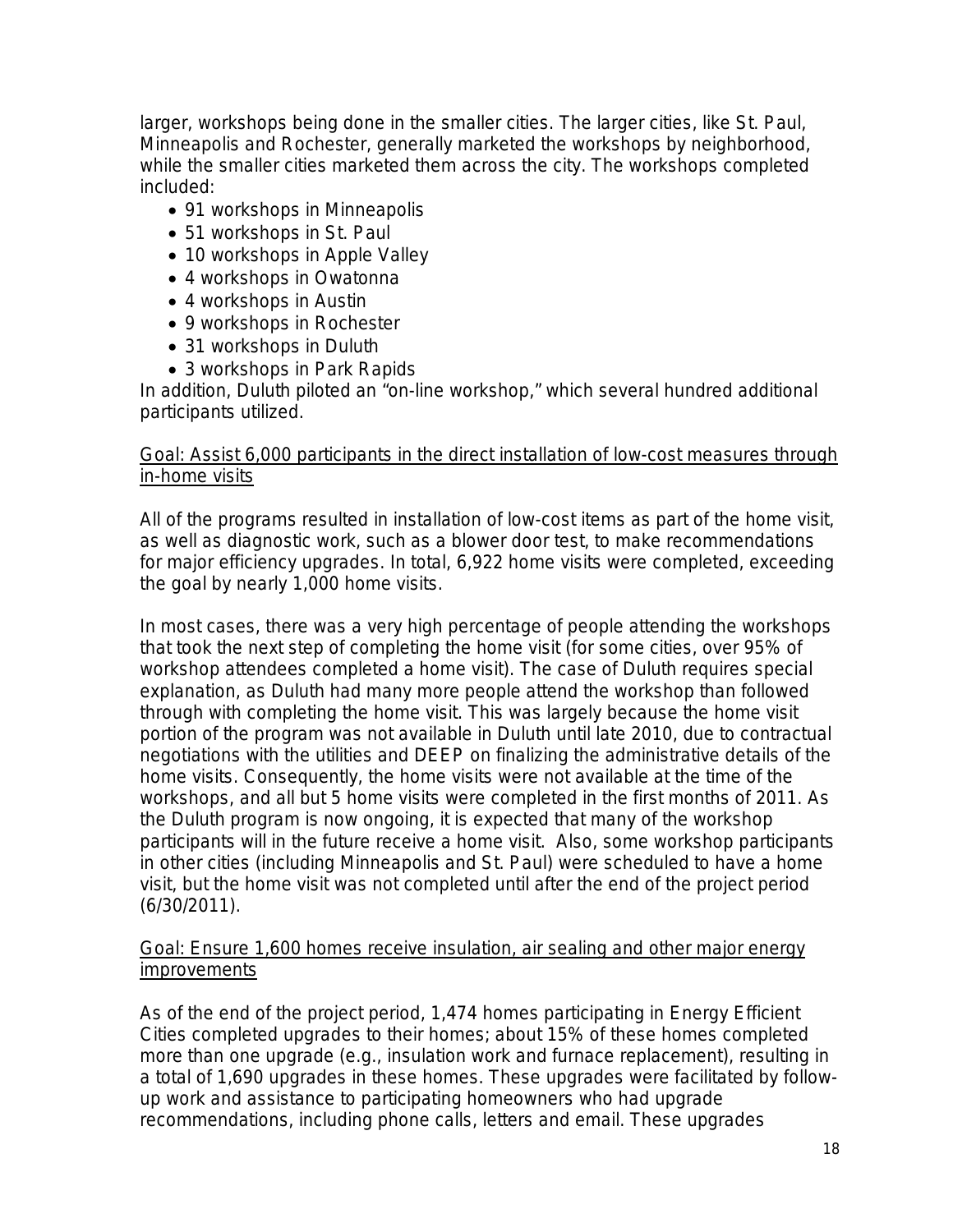generated \$4.8 million in work for insulation and heating contractors. In total, measures installed by the programs (including low-cost measures) resulted in an estimated \$13.8 million of energy bill savings over the lifetime of the installed measures.

Although the project fell 126 homes short of its goal of 1,600 homes, it is expected that in time additional upgrades will be completed beyond the end of the project period by homes that participated in Energy Efficient Cities. This is because there is a lag period between when the home visit is completed and when the homeowner completes the upgrade which is typically 2-6 months, but can be 12 months or more. Thus, it can be expected that a year after the end of the project period, more homes will have completed upgrades, coming closer to or exceeding the original goal of 1,600 homes.

In order to assure the quality of the work completed, CEE developed quality assurance protocols for contractors to follow. The basis of these protocols is air sealing and insulation installation standards. The starting point for these standards is based on CEE's experience in overseeing air sealing and insulation over 8,000 homes through the Metropolitan Airport Commission's Sound Insulation Program. The standards set expectations for what insulation contractors will be expected to accomplish in their scopes of work for individual houses. Based on building science principles, the standards provide a framework to ensure that the work is done right the first time, avoiding issues like ice dams, missed opportunities for energy savings, and moisture problems. CEE has also developed a protocol for testing the homes post-retrofit to ensure good indoor air quality (i.e., adequate ventilation and no combustion safety issues from tightening up the home). Participating contractors are required to conduct these tests. These standards were provided to all cities in the program, and were adopted by a majority of the Energy Efficient Cities programs (Minneapolis, Apple Valley, Rochester, Austin, Owatonna and Rochester).

In November 2010, Minneapolis was selected as one of ten communities, and the only city in the Upper Midwest, for piloting the U.S. Department of Energy's Home Energy Score tool. CEE ran the pilot for 154 homes participating in the Energy Efficient Cities program (called Community Energy Services in Minneapolis). The Home Energy Score rates a home based on its existing energy usage, and indicates how the rating could be improved through retrofitting the home. CEE entered this pilot in order to test other methods of persuading homeowners to complete upgrades. A separate report (funded through the Department of Energy) will be completed for this pilot in the fall of 2011.

The project was able to accomplish Result 4 with nearly \$200,000 less expenditures than originally planned. In fact, a majority of the budgeted money that was not spend for the Energy Efficient Cities project was from Result 4. This was largely due to the fact that additional cost-share was provided through utility programs and other sources. Minneapolis, St. Paul and Duluth received stimulus funding from the state for outreach activities. CEE also received additional stimulus funding through a City of Minneapolis Energy Efficiency and Conservation Block Grant (EECBG) in July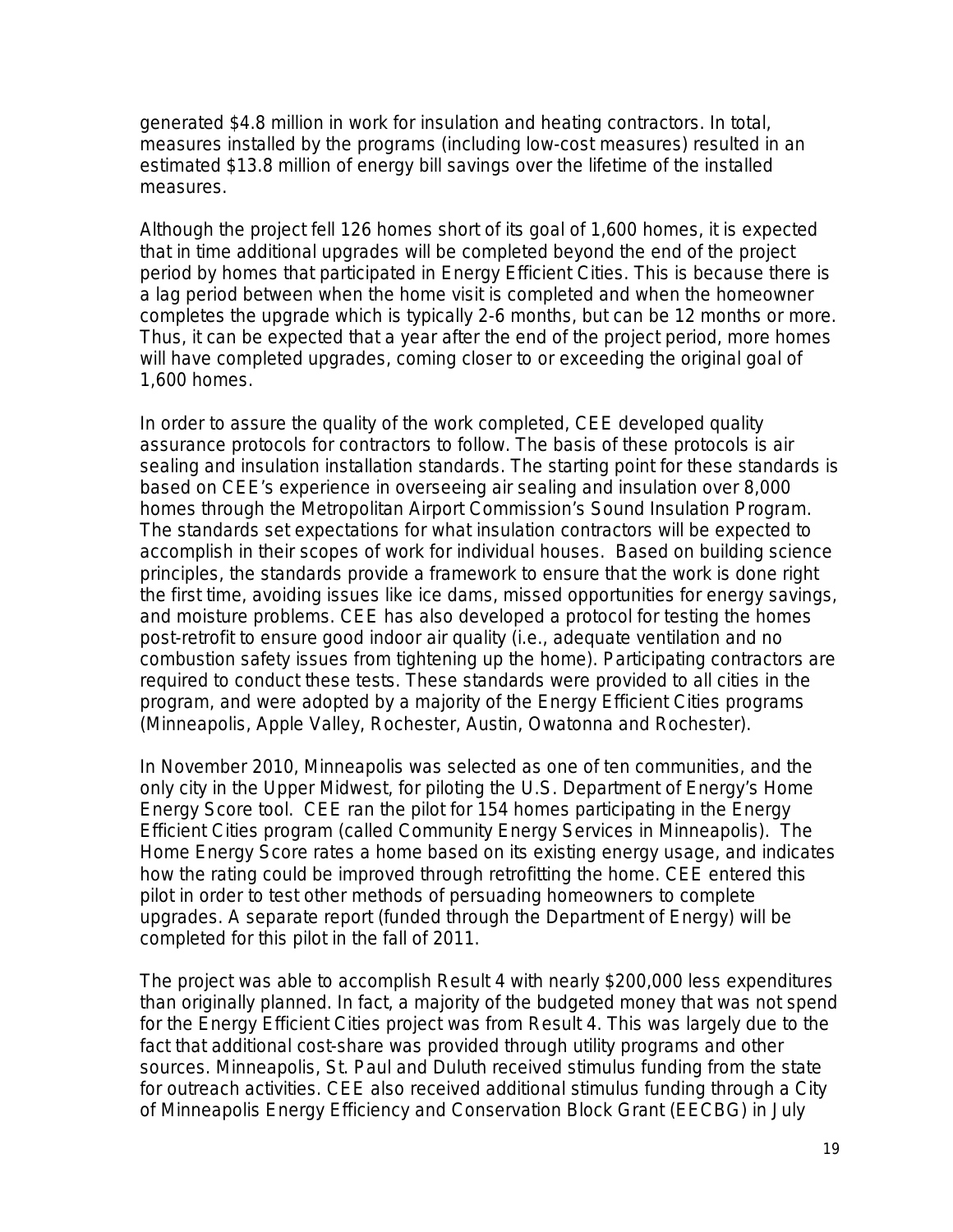2010. No LCCMR funding was spent on homes recruited through this funding. In addition, less funding was needed for insulation diagnostics, as most of this was provided through utility funding.

## **Result 5: Provide cost-share for installing energy-efficiency measures.**

## **Description:**

Trust Fund dollars would be used to provide cost-share for homeowners to act on the in-home visit recommendations requiring contractor work (result 4). This contractor work will include air sealing, insulation and major mechanical replacement.

In conjunction with loans provided by other sources such as the Minnesota Housing Finance Agency, these cost-share incentives would be tailored to each city to cover project costs. We would also work with local utilities to complement and enhance existing rebate programs. In general, we would strive to have LCCMR cost-share, combined with other incentives, pay for 30-50 percent of the costs to the homeowner for air sealing (total cost of around \$800) and 20-25 percent of the cost of insulation (total cost of around \$4,000). In total, this would require funding of about \$900,000 in cost-share. We assume half would be provided by utilities and stimulus dollars, and half by this program.

Specifically, stimulus funding to the MHFA is expected to be able to supplement cost-share incentives to homeowners provided by this LCCMR project. The stimulus funding will include loans, and may include cost-share incentives as well, although this has not yet been determined. As more details about this program are made available, CEE will work with LCCMR staff to further refine our budget for cost-share.

| Summary Budget Information for Result 5: Trust Fund Budget: \$475,000 |                      |           |
|-----------------------------------------------------------------------|----------------------|-----------|
|                                                                       | <b>Amount Spent:</b> | \$450,934 |
|                                                                       | <b>Balance:</b>      | \$24,066  |

| <b>Deliverable</b>                                                                     | <b>Completion</b><br>Date | <b>Budget</b> |
|----------------------------------------------------------------------------------------|---------------------------|---------------|
| 1. Provide cost-share for installing energy-efficiency<br>measures in 1,600 households | 6/30/2011                 | \$475,000     |

## **Result Completion Date:** 6/30/11

## **Amendment request (approved 6/17/11):**

An amendment is being requested to shift \$25,000 from Result 2 to Result 5, in order to provide more participants the opportunity to receive cost-share. We have had a greater demand for these funds than we anticipated, and the request is to meet that demand. Note that the level of cost-share per participant will not be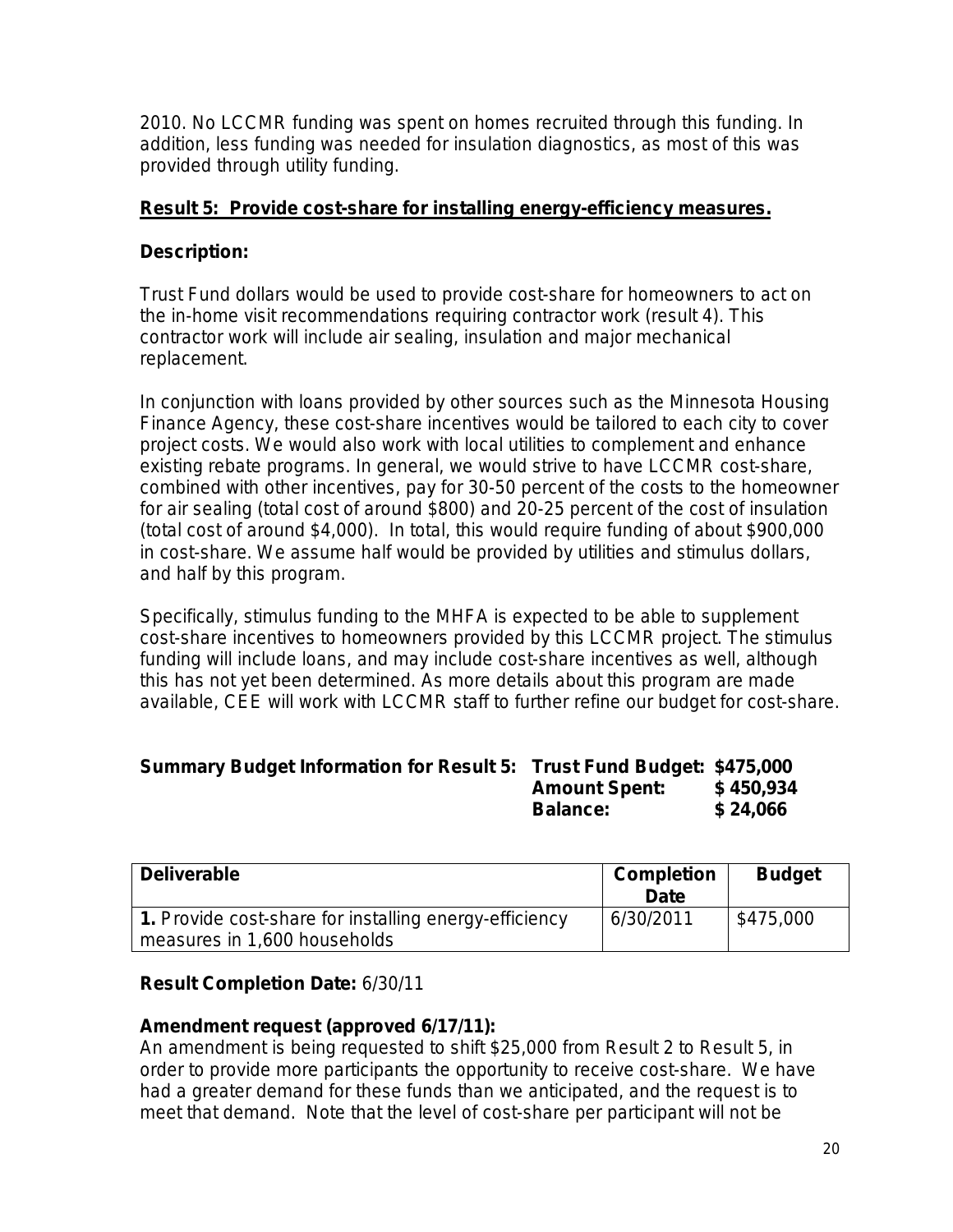increased, and that other non-LCCMR utility-funded rebates will still provide a portion of this cost-share, as described above.

## **Final Report Summary:**

CEE developed the program guidelines, and started implementation, for providing cost-share for major upgrades completed as part of the Energy Efficiency Cities program in May 2010. It was decided that offering the same package to each city would be most fair, and the cleanest to administer. Cost-share was available to homeowners who had gone through the program (completed the home visit), and have received recommendations for major upgrades. These customers were eligible for Trust Fund dollars to pay a portion of their upgrade costs in the following amounts:

- \$250 for installing a natural gas forced air furnace with 95% or greater efficiency
- \$250 for installing a boiler with 85% or greater efficiency
- 50% of the total project cost, up to \$400, for air sealing, or air sealing and insulation, or wall insulation.

The total amounts (\$250 for furnace/boiler and \$400 for insulation/air sealing) were set to roughly equal utility rebates (although the rebate levels are slightly different in each city), so that Trust Fund cost-share would be about equally matched with utility rebates. Although the cost-share was available anytime after May 2010, the vast majority of applications for cost-share were received in the final four months of the project. Participants were responsive to marketing that conveyed a sense of urgency of an impending deadline, after which the money would not be available. In the final weeks of the project, based on the volume of request being received, CEE requested a transfer of \$25,000 from Result 2 (these funds were not needed for Result 2 as they were dedicated to postage for the feedback reports, when most were actually send via email). In the end, however, although the entire original budget was spent, less than \$1,000 was spent of the \$25,000 transferred from Result 2. In total, 1,162 homeowners received cost-share from Trust Fund dollars (some of these homes did both insulation and heating system upgrades).

## **Result 6: Conduct project evaluation and make recommendations for ongoing utility programs.**

## **Description:**

A major objective of this proposal is to transform the delivery of residential energy efficiency programs, so that they can be massively scaled up to reach significantly more (an order of magnitude more) homes than will be served by this project. Thus we would evaluate the success of the program in achieving cost-effective energy efficiency services, and recommend enhancements and improvements for ongoing utility programs.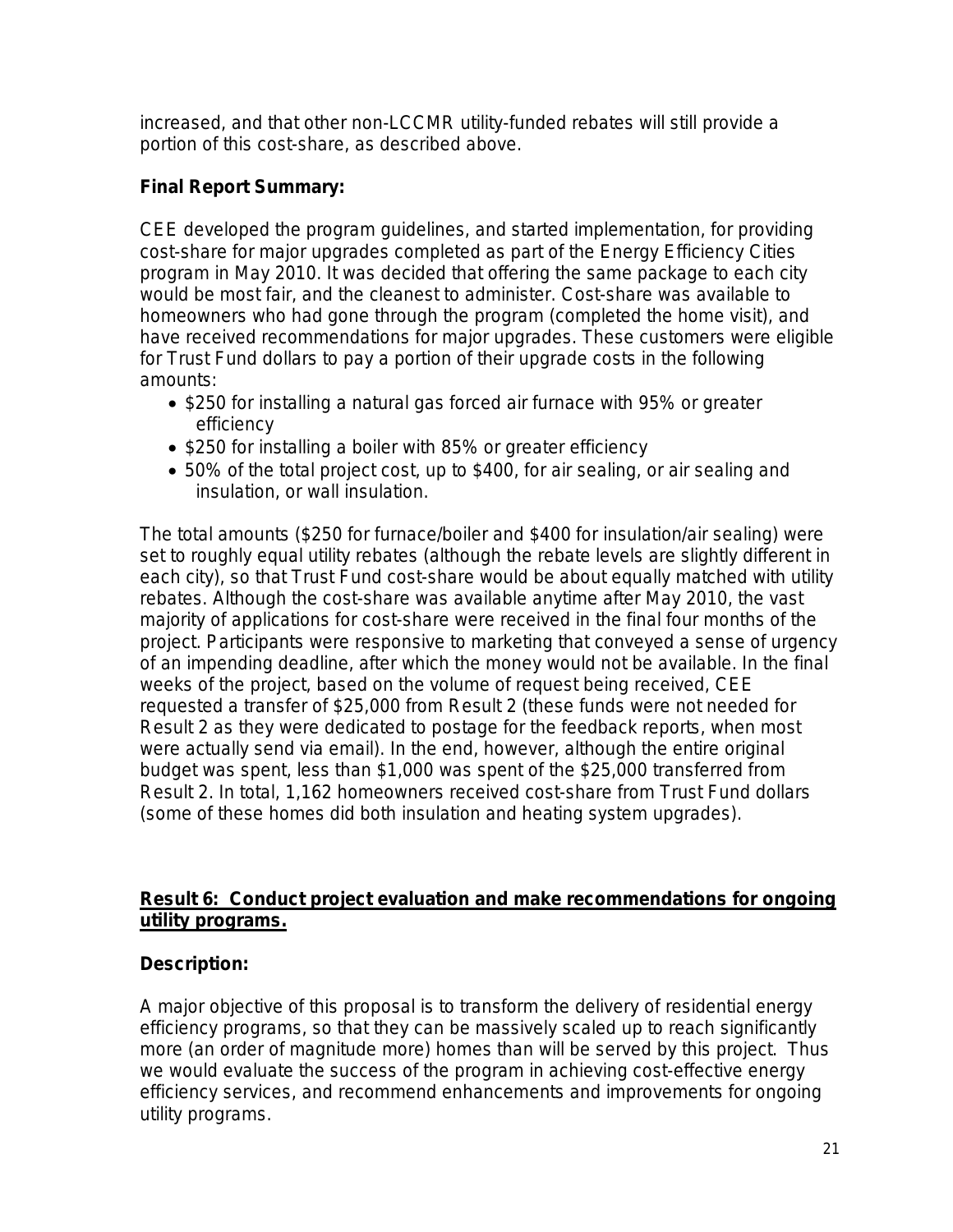## **Summary Budget Information for Result 6: Trust Fund Budget: \$11,000 Amount Spent: \$ 7,225 Balance: \$ 3,775**

| <b>Deliverable</b>                                                                                      | <b>Completion</b><br><b>Date</b> | <b>Budget</b> |
|---------------------------------------------------------------------------------------------------------|----------------------------------|---------------|
| 1. Evaluation of program including number of<br>participants, measures installed, cost and savings, and | 6/30/2011                        | \$11,000      |
| recommendations for future programs                                                                     |                                  |               |

## **Result Completion Date:** 6/30/11

# **Final Report Summary:**

A separate report was produced for this result.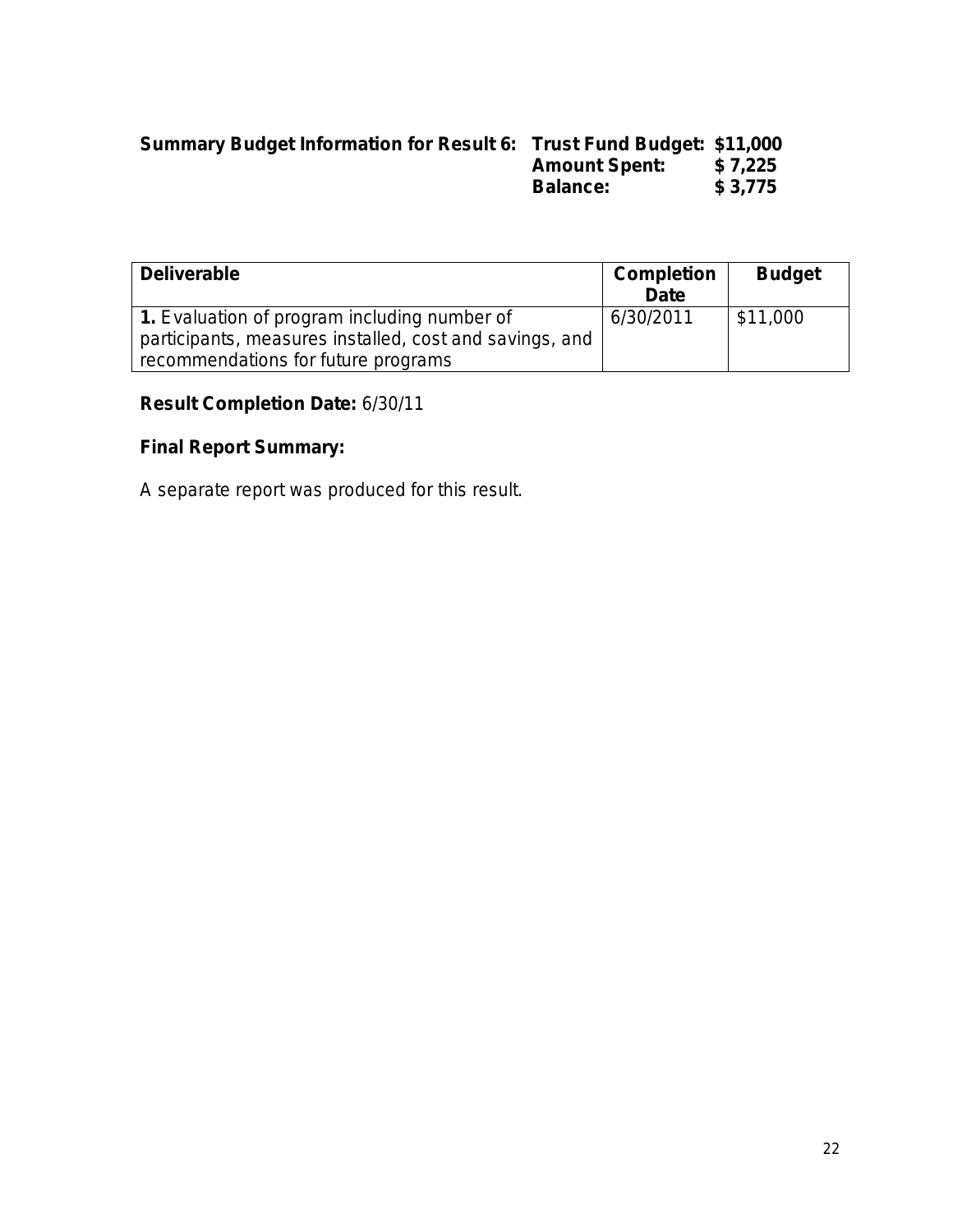**Figure 1: Anticipated program delivery workflow and relationship to project results**

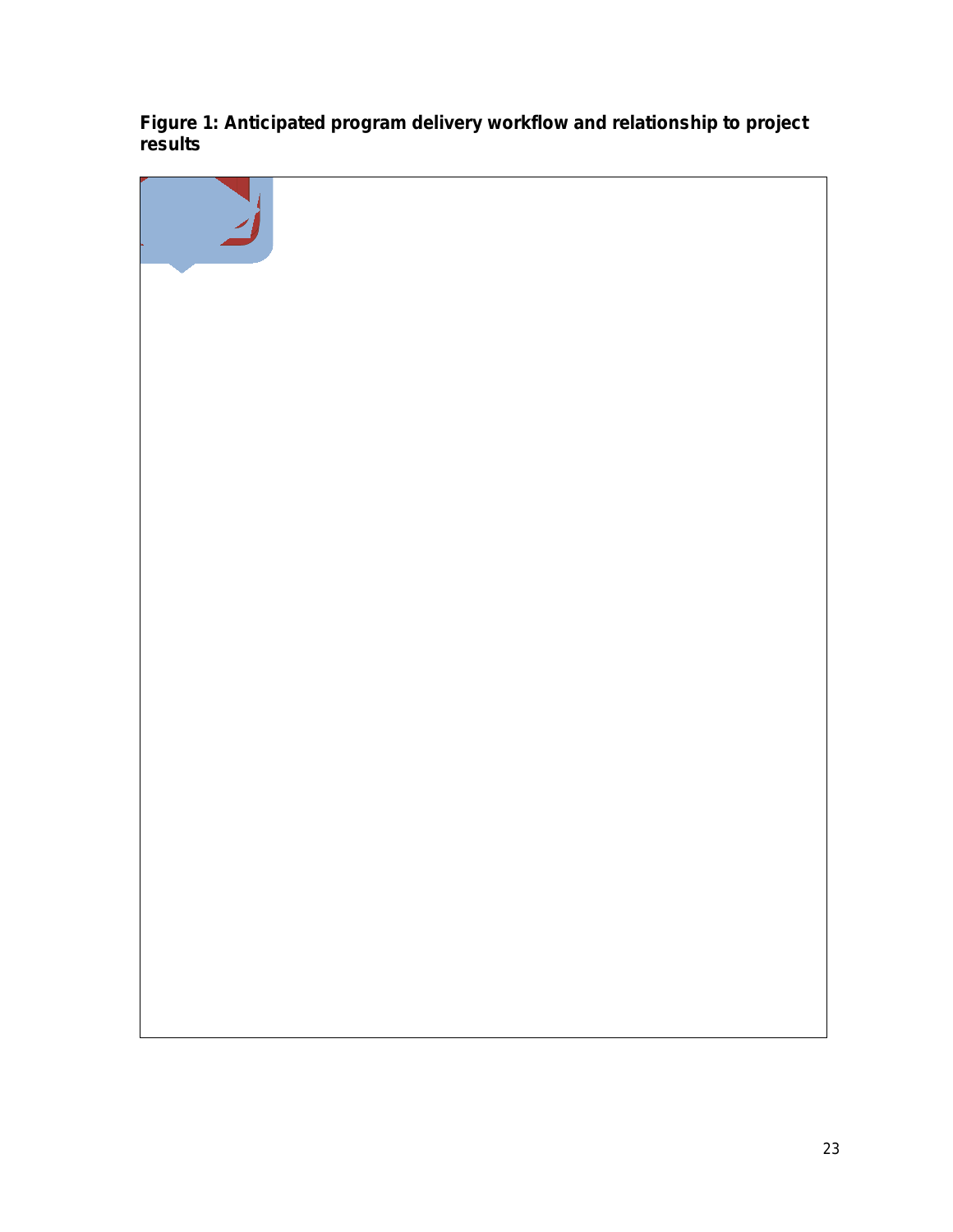$\Gamma$ 

**Figure 3: Summary of participation / funding commitments of partners**

|                                                                           | <b>Minneapolis</b>                     | <b>St. Paul</b>                           | <b>Apple Valley</b>                                           | Austin.<br>Owatonna,<br><b>Rochester</b>                                 | <b>Duluth</b>                                          | <b>Other Cities</b>                  |
|---------------------------------------------------------------------------|----------------------------------------|-------------------------------------------|---------------------------------------------------------------|--------------------------------------------------------------------------|--------------------------------------------------------|--------------------------------------|
| Participation /<br><b>Tracking</b>                                        | <b>LCCMR</b>                           | <b>LCCMR</b>                              | <b>LCCMR</b>                                                  | <b>LCCMR</b>                                                             | <b>LCCMR</b>                                           | <b>LCCMR</b>                         |
| <b>Data Analysis</b><br>and Feedback                                      | <b>LCCMR</b>                           | CenterPoint,<br><b>LCCMR</b>              | <b>LCCMR</b>                                                  | Triad (utilities of<br>Austin, Owatonna<br>& Rochester).<br><b>LCCMR</b> | <b>LCCMR</b>                                           | <b>LCCMR</b>                         |
| Home visit/<br><b>Materials</b>                                           | CenterPoint<br>Energy,<br><b>LCCMR</b> | Xcel Energy,<br><b>LCCMR</b>              | CenterPoint<br>Energy,<br>Dakota<br>Electric,<br><b>LCCMR</b> | Triad, LCCMR                                                             | Minnesota<br>Power.<br>Comfort<br>Systems,<br>stimulus | local utilities.<br><b>LCCMR</b>     |
| Cost-share for<br>insulation /<br>air sealing /<br>mechanical<br>upgrades | Xcel,<br>stimulus,<br><b>LCCMR</b>     | CenterPoint,<br>stimulus,<br><b>LCCMR</b> | CenterPoint,<br>stimulus,<br><b>LCCMR</b>                     | Triad, stimulus,<br><b>LCCMR</b>                                         | MN Power,<br><b>Comfort</b><br>Systems,<br>stimulus    | Local utility,<br>LCCMR.<br>stimulus |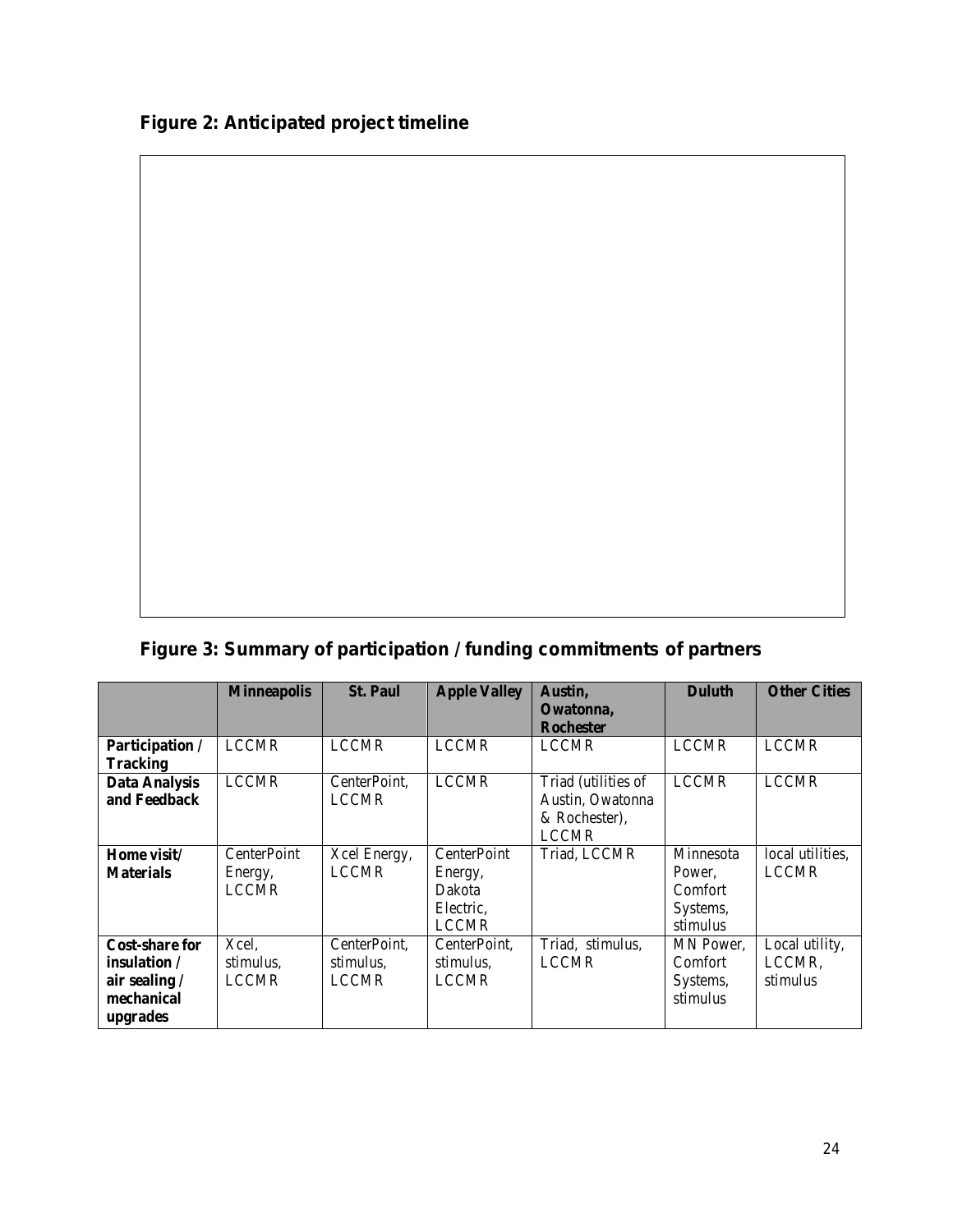## **V. TOTAL TRUST FUND PROJECT BUDGET:**

#### **Personnel**: \$ 681,000

CEE has about 60 staff, of which about  $1/6<sup>th</sup>$  will be assigned for some portion of time to this project. In implementing the majority of project activities for the LCCMR project, these staff will utilize expertise in project management, program design, recruitment and organizing of workshops, data input and tracking, field experience with home visits and technical analysis.

### **Contracts:** \$ 500,000

\$100,000 to CERTs for assistance recruiting and organizing workshops \$85,000 to other Greater Minnesota contractors for assistance recruiting and organizing workshops

- \$150,000 to NEC and others for insulation diagnostics, post-Installation inspection and home visits
- \$25,000 to Great Plains Institute for assistance with Apple Valley implementation

\$30,000 to NEC for program design in implementation assistance \$50,000 to BAM for website development

\$60,000 to Conservation Services Group, Shelter Supply, and other contractors for developing and producing air sealing and insulation contractor trainings

### **Other direct project costs**: \$ 80,000

\$50,000 for workshop production costs including promotion and direct costs of producing the workshops (food, venue rental, etc.) \$30,000 \$5,000 for production and delivery of the feedback forms

## **Travel (within Minnesota):** \$ 39,000

Estimated based on an average of about two visits/month to each participating city.

## **Low-cost energy-efficiency materials:** \$ 250,000

Low-cost energy-efficiency materials for 6,000 homeowners will include items such as compact florescent light bulbs, weather stripping, outlet gasket seals, recessed lighting inserts, low-flow showerheads, facet aerators, hot water pipe insulation, outlet strips, and programmable thermostats.

#### **Cost-share for energy-efficiency:** \$475,000

Cost-share to be provided for homeowners who pay for contractor work for air sealing, insulation and major mechanical replacement.

## **TOTAL TRUST FUND PROJECT BUDGET: \$ 2,000,000**

**Explanation of Capital Expenditures Greater Than \$3,500:** None.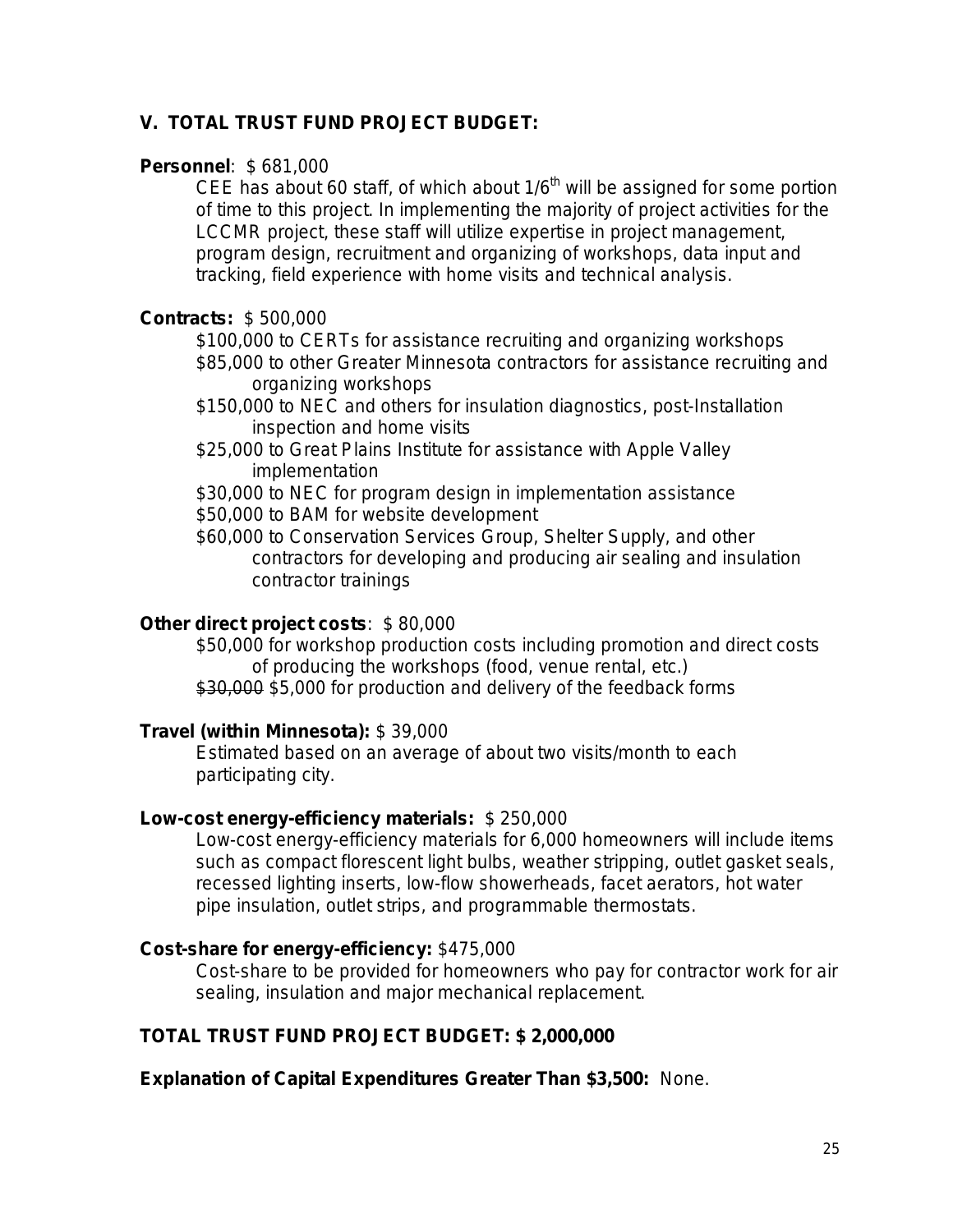# **VI. PROJECT STRATEGY:**

## **A. Project Partners:**

**Cities:** Saint Paul, Minneapolis, Apple Valley, Rochester, Owatonna, Austin, Duluth, Park Rapids

**Utilities:** Rochester Public Utilities, Owatonna Public Utilities, Austin Public Utilities, Minnesota Energy Resources (Rochester's gas utility), Comfort Systems (Duluth gas utility), Xcel Energy, Great River Energy, Dakota Electric, Minnesota Power **State agencies:** Minnesota Office of Energy Security, Minnesota Pollution Control

Agency

## **Contractors:**

Builders Association of Minnesota (BAM)

BAM has extensive knowledge of building energy efficiency, and has developed the successful home-smart.org website.

Neighborhood Energy Connection (NEC)

The NEC is a St. Paul-based non-profit with extensive experience in residential energy efficiency. They will assist with developing the program design, and will implement in St. Paul.

Clean Energy Resource Teams (CERTs)

In the Metro CERTs, efforts for this project will be coordinated by Diana McKeown through The Green Institute.

Great Plains Institute (GPI)

The Great Plains Institute is a 501(c)(3) nonprofit organization that brings together key public and private leaders from across the northern plains to accelerate the transition to a renewable and low-carbon energy system by mid-century. GPI's core competency is facilitation and collaboration with a diverse group of creative, intelligent individuals to achieve consensus on policy and technology recommendations for businesses and government.

Conservation Services Group (CSG), Shelter Supply and other contractors CSG and Shelter Supply have decades of experience in training energy efficiency contractors, in Minnesota as well as other states.

Common Ground Construction

Common Ground is the implementing organization of the Duluth Energy-Efficiency Program (DEEP), and conducted

# **B. Project Impact and Long-term Strategy:**

Estimated direct impacts include the following:

- served 6,933 households
- reduce energy costs \$1,000,000/year in those homes
- reduce CO2 26,000,000 lbs.
- create 30 new full-time jobs

In addition, it is our intent to transform how residential energy services are delivered, so that after we complete this project, these benefits would continue and increase by approximately an order of magnitude. After initial funding by LCCMR, we would anticipate that these programs will be funded by utilities in the long term. Duluth,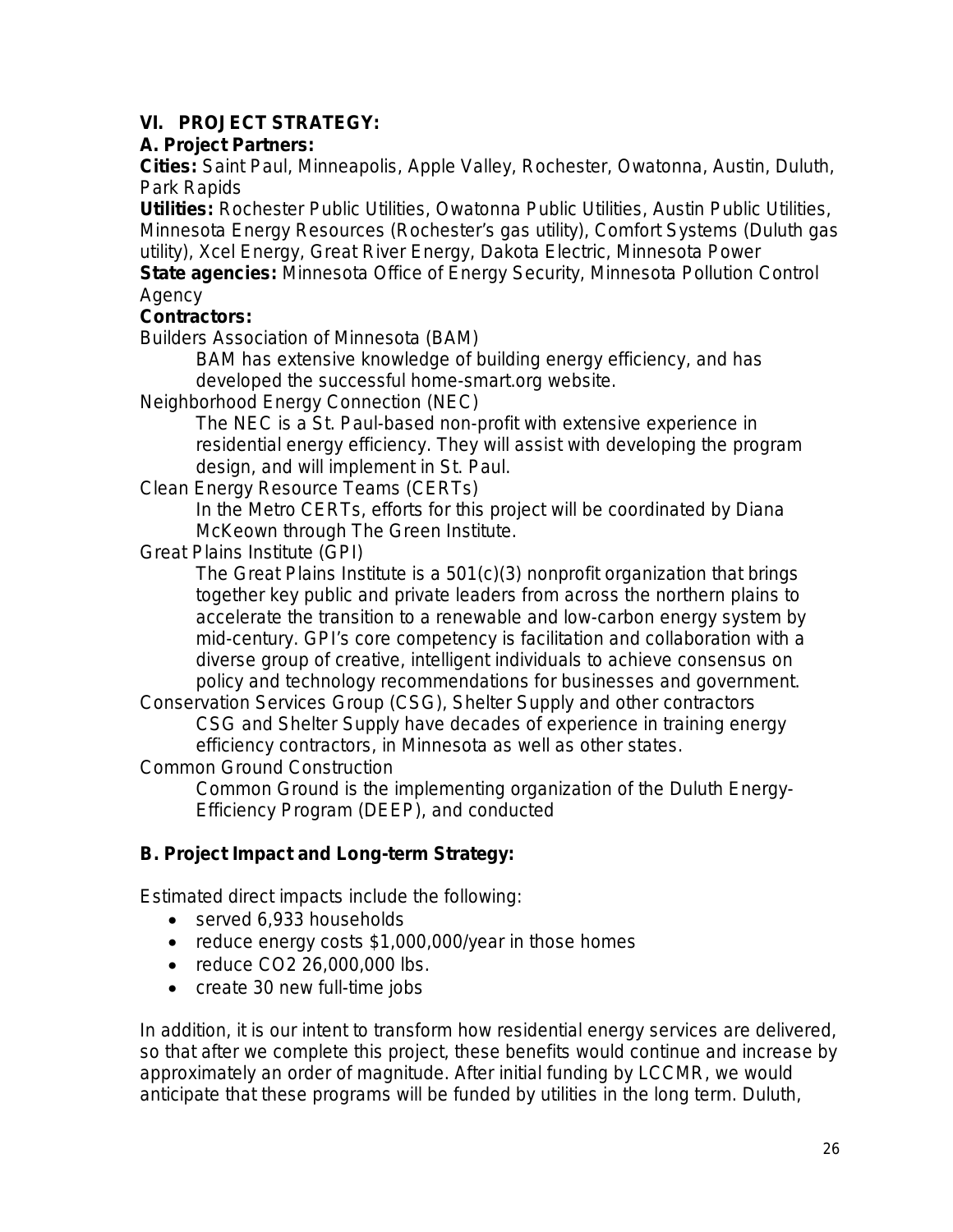Minneapolis, Rochester, Austin and Owatonna have made commitments to keep funding their programs.

This pilot project will demonstrate strategies that can be incorporated into utility residential Conservation Improvement (CIP) programs for the next decade. In order to meet the legislatively mandated 1.5 percent per year savings goal within the residential sector, over the next decade hundreds of thousands of homes will need to enter in a program such as we will be implementing. Thus we would anticipate that this LCCMR project could catalyze the implementation of much larger utility programs that would enroll 50,000 or more homes per year over a 10 year span, creating hundreds of jobs and significantly reducing CO2 emissions in the residential sector.

# **C. Other Funds Proposed to be Spent during the Project Period:**

The following lists estimated funding leveraged by this project:

| CEE in-kind                            | \$330,000   |  |
|----------------------------------------|-------------|--|
| Other utilities:                       | \$2,000,000 |  |
| Stimulus funding (Duluth): \$1,500,000 |             |  |
| Stimulus Ioan financing:               | \$1,600,000 |  |
| TOTAL:                                 | \$5,430,000 |  |

# **D. Spending History:**

CEE has spent over \$100,000 of its own funding planning for this project prior to June 30, 2009. Activities conducted with this funding include:

- Conducting program pilot in fall of 2008 in select neighborhoods in Minneapolis and Oakdale;
- Providing in-home visits and free materials for the pilot;
- Discussions and planning with project partners;
- Developing a training curriculum and conducting a "train the trainer" session so training can be conducted during the project period.

# **VII. DISSEMINATION**:

Our program will involve significant outreach efforts inherent in the program design, including a website developed for the project. Outreach efforts will include presentations at workshops and working through community partners to turn out people to the workshops. Program results will be captured through the final report which will be sent to key stakeholders. In August 2010 CEE presented the program at a conference of the American Council for an Energy Efficient Economy (ACEEE). In December 2010 CEE presented the program at a webinar sponsored by the U.S. Department of Energy.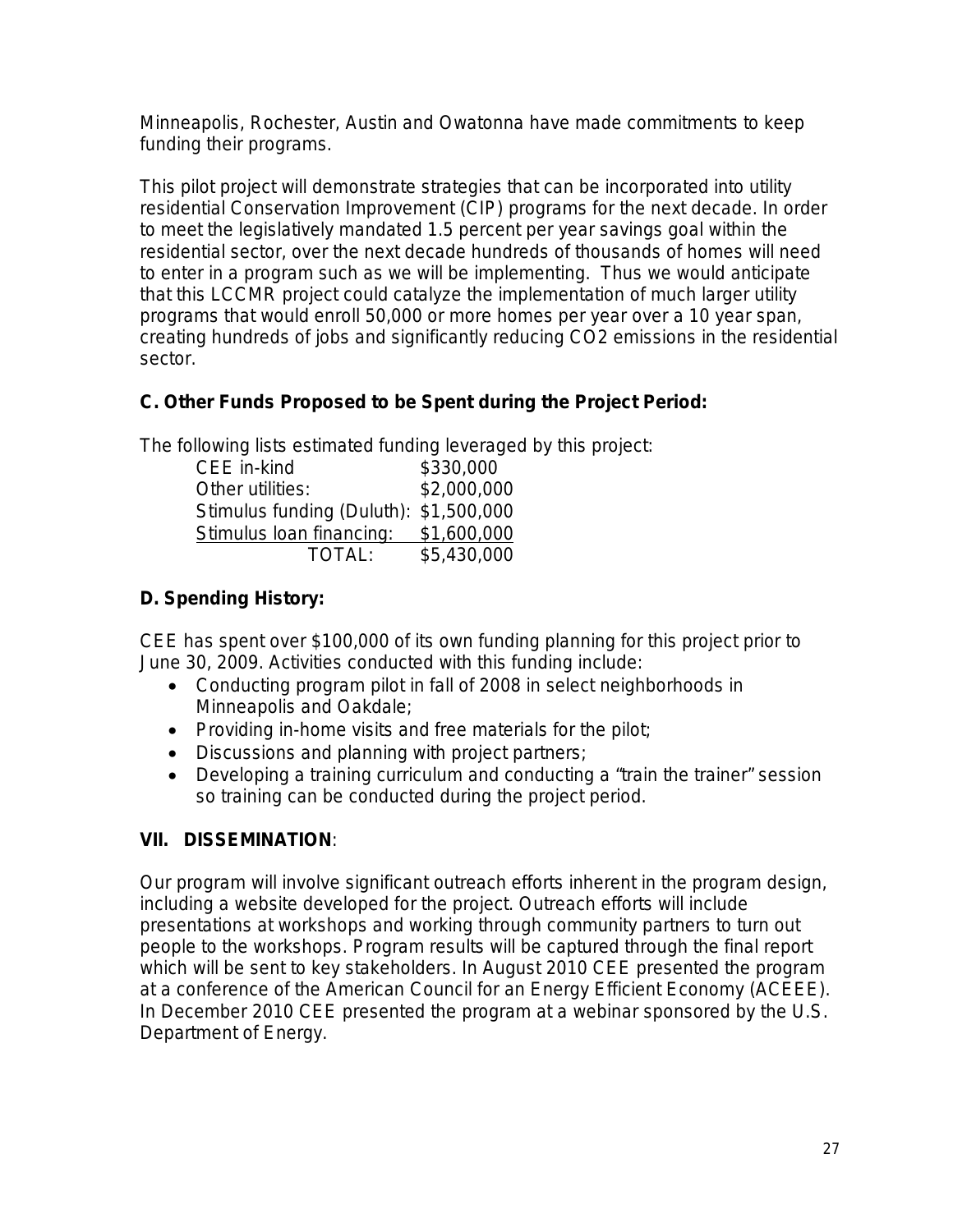# **VIII. REPORTING REQUIREMENTS:**

Periodic work program progress reports will be submitted on the following dates: January 31, 2010; July 31, 2010; and January 31, 2011.

A final work program report and associated products will be submitted by August 31, 2011.

# **IX. RESEARCH PROJECTS:**

None.